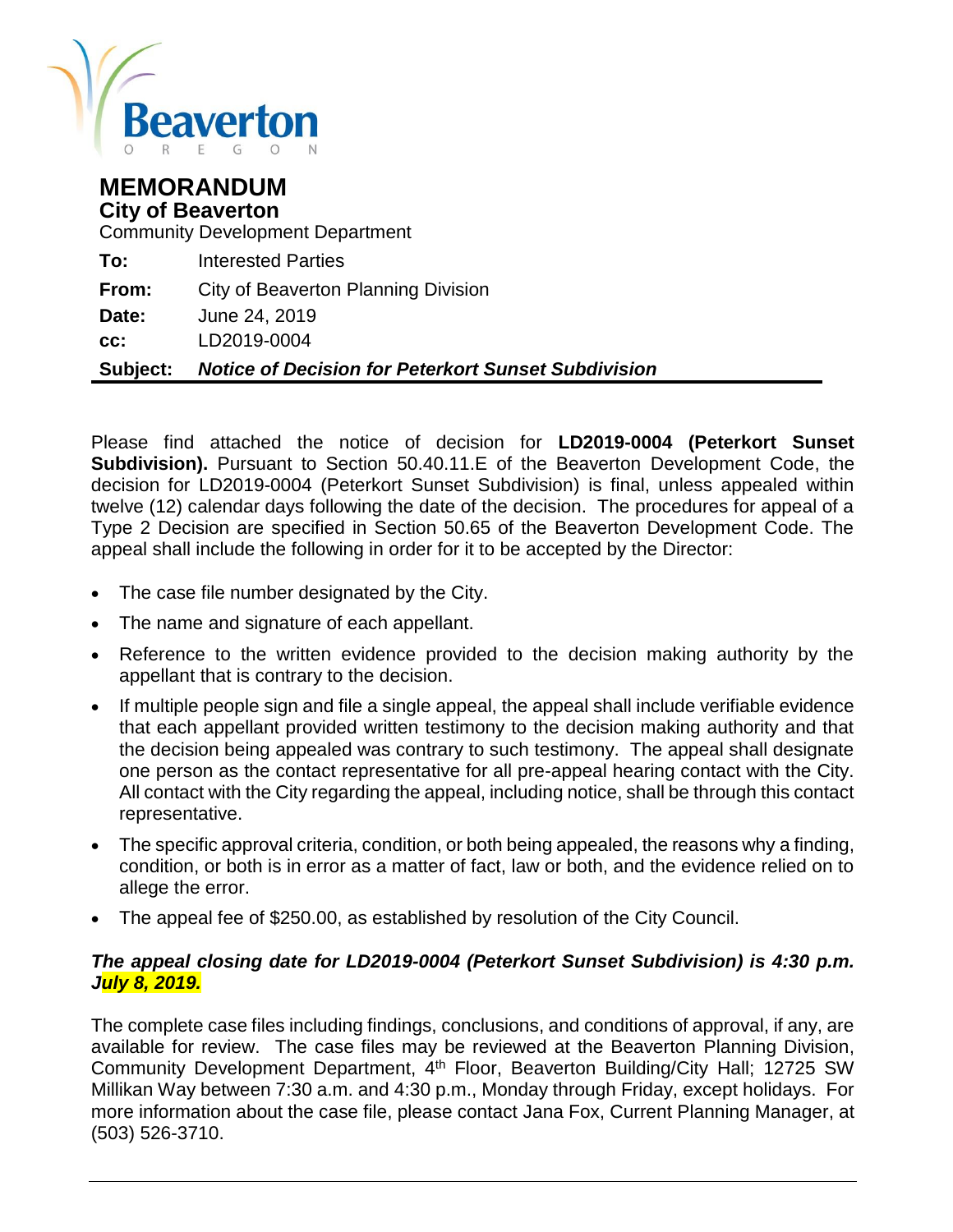

# **NOTICE OF DECISION**

- DECISION DATE: June 21, 2019
- TO: All Interested Parties

FROM: Jana Fox, Current Planning Manager

PROPOSAL: **LD2019-0004 (Peterkort Sunset Subdivision)**

- LOCATION: The site is generally located adjacent to the Sunset Transit Center, south of SW Barnes Road, west of the Highway 217 off-ramp, north of Highway 26, and east of the Sunset Station access road. Tax Lot 100 on Washington County Tax Assessor's Map 1S102CB, Tax Lots 500 and 600 on Washington County Tax Assessor's Map 1S102CA.
- SUMMARY: The applicant, J. Peterkort Company, is seeking approval of a six lot subdivision with two private street tracts. The proposal includes two phases. The subdivision is intended to facilitate future development of the site and does not include physical development beyond internal street and utility construction is proposed at this time.
- APPLICANT- J. Peterkort Company PROPERTY Attn: Lois Ditmars OWNER: 9755 SW Barnes Road, Suite 690 Portland, OR 97225
- APPLICANTS David Evans & Associates, Inc. REPRESENTATIVE: Attn: Kevin Apperson 2100 SW River Parkway Portland, OR 97201
- APPLICABLE Facilities Review Section 40.03 CRITERIA: Preliminary Subdivision Section 40.45.15.5.C
- RECOMMENDATIONS: **APPROVAL of LD2019-0004 (Peterkort Sunset Subdivision)** subject to conditions identified at the end of this report.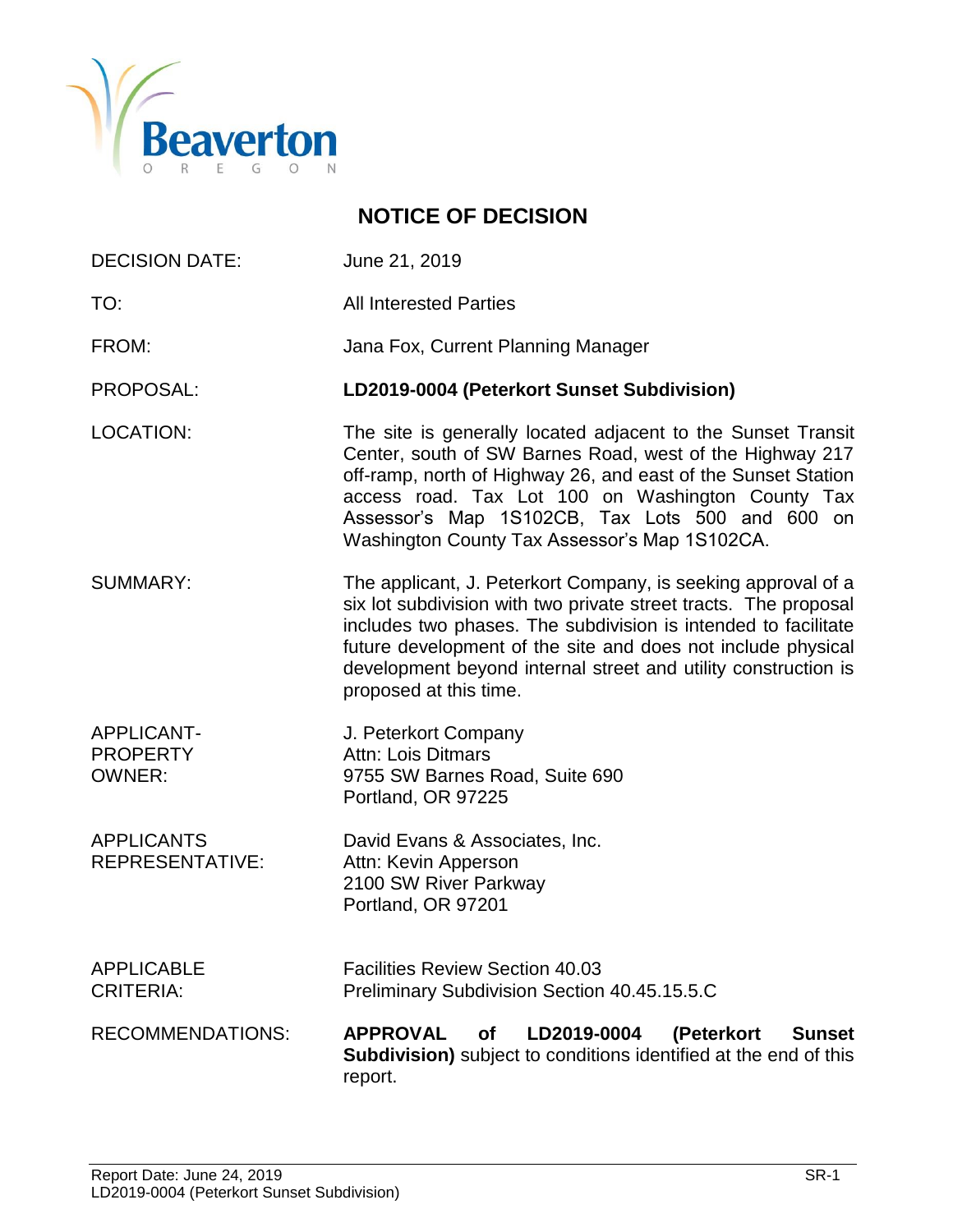# **Exhibit 1**



# **VICINITY/ZONING MAP**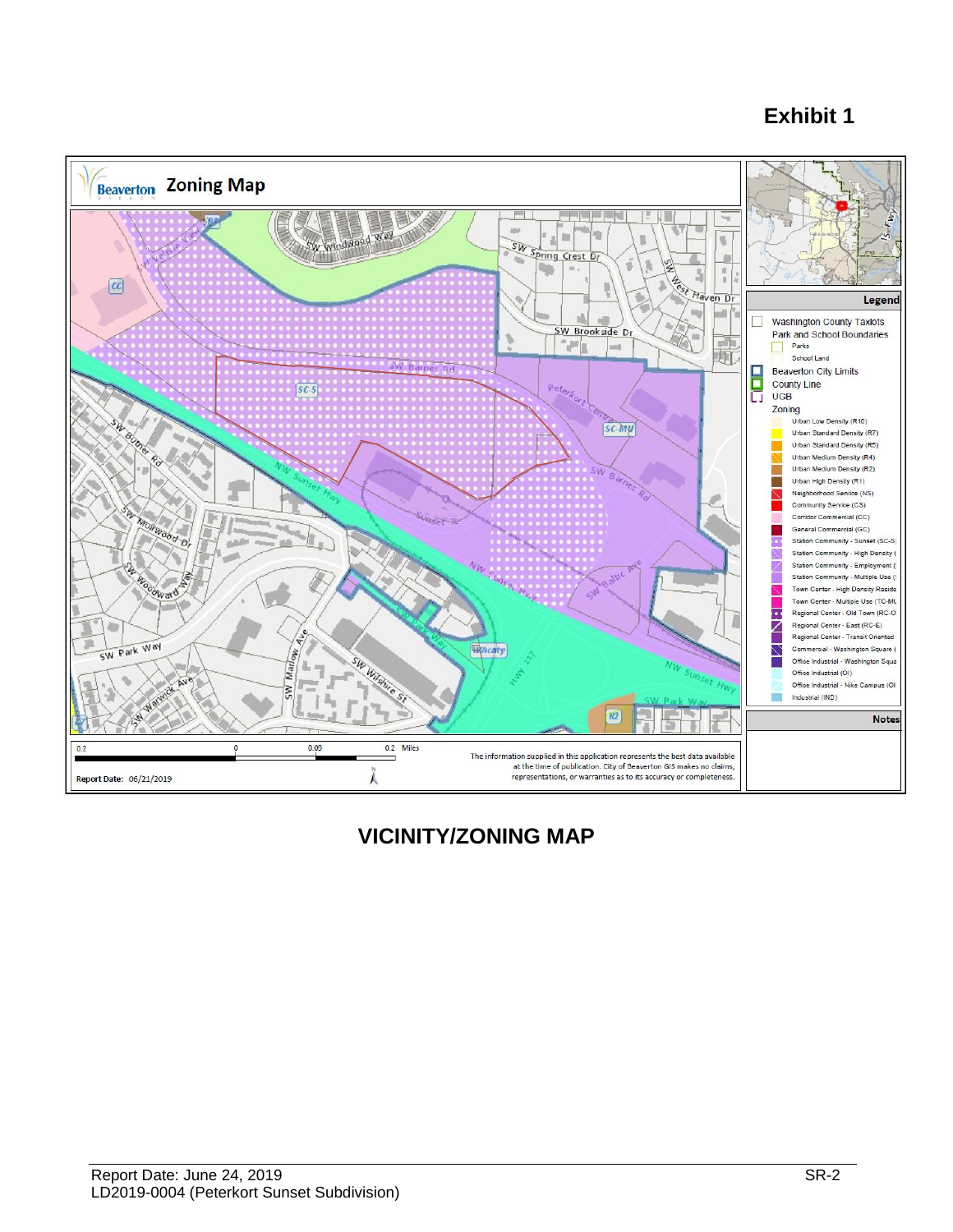# **BACKGROUND FACTS**

# **Key Application Dates**

| Application | <b>Submittal Date</b>         | <b>Deemed Complete</b> | $120$ -Day <sup>*</sup>             | $365 - Day**$ |
|-------------|-------------------------------|------------------------|-------------------------------------|---------------|
|             | LD2019-0004 February 28, 2019 | April 29, 2019         | September 3, 2019 February 27, 2020 |               |

\*This is the latest date, without a continuance, by which a final written decision on the proposal can be made.

\*\* This is the latest date, with a continuance, by which a final written decision on the proposal can be made.

# **Existing Conditions Table**

| <b>Zoning</b>                        | <b>Station Community-Sunset (SC-S)</b>                                                                                                                                                                                                                                                 |                                                                                                                             |  |  |
|--------------------------------------|----------------------------------------------------------------------------------------------------------------------------------------------------------------------------------------------------------------------------------------------------------------------------------------|-----------------------------------------------------------------------------------------------------------------------------|--|--|
| <b>Current</b><br><b>Development</b> | Vacant                                                                                                                                                                                                                                                                                 |                                                                                                                             |  |  |
| Site Size &<br>Location              | The site is generally located adjacent to the Sunset Transit Center, south of<br>SW Barnes Road, west of the Highway 217 off-ramp, north of Highway 26,<br>and east of the Sunset Transit Center access road. Tax Lots 100 and 200<br>on Washington County Tax Assessor's Map 1S102CB. |                                                                                                                             |  |  |
| <b>NAC</b>                           | <b>Central Beaverton</b>                                                                                                                                                                                                                                                               |                                                                                                                             |  |  |
| <b>Surrounding</b><br><b>Uses</b>    | Zoning:<br>North: SC-S<br>South: Hwy 26 & SC-MU<br>East: Hwy 26/Hwy 217/Barnes<br>Intersection<br>West: SC-S                                                                                                                                                                           | Uses:<br>North: Vacant<br>South: MAX light rail & Highway 26<br>East: Hwy 26/Hwy 217/Barnes<br>Intersection<br>West: Vacant |  |  |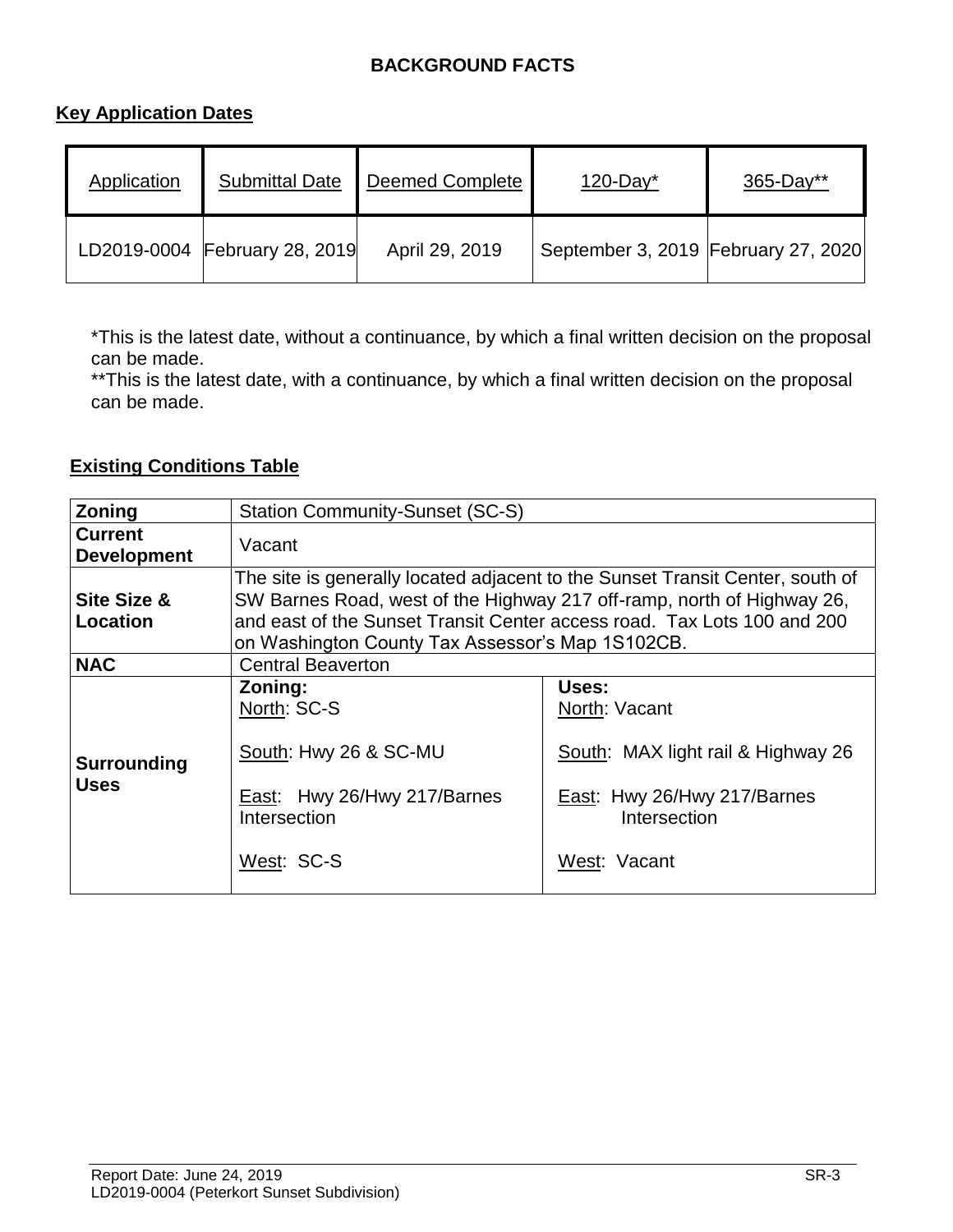# **TABLE OF CONTENTS**

| <b>FR1-FR11</b> |
|-----------------|
| LD1-LD4         |
| COA6            |
| SR-2            |
|                 |
|                 |
|                 |

#### **Public Testimony / Comments:**

None Received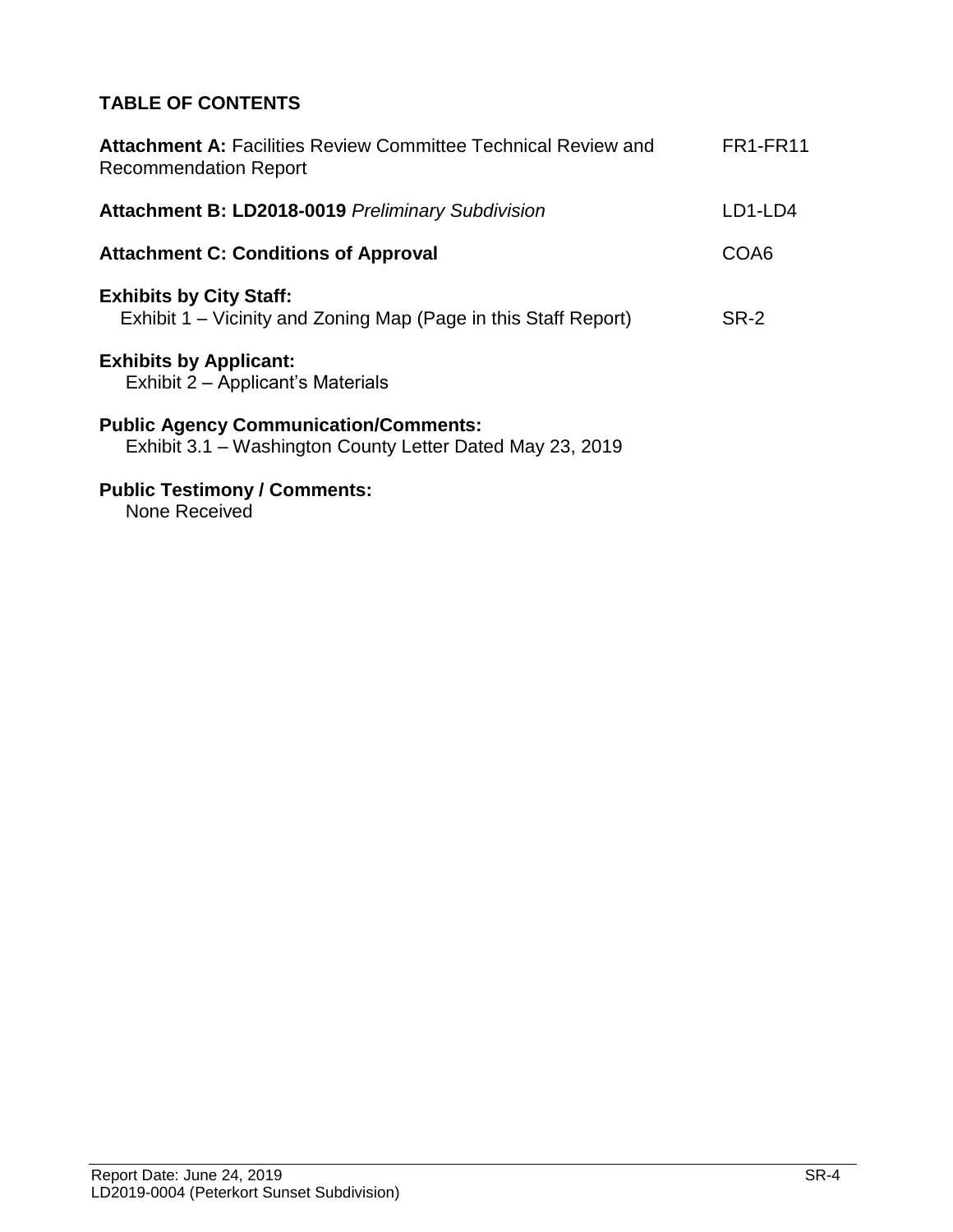# **FACILITIES REVIEW COMMITTEE TECHNICAL REVIEW AND RECOMMENDATIONS Peterkort Sunset Subdivision (LD2019-0004)**

# **Section 40.03.1 Facilities Review Committee:**

The Facilities Review Committee has conducted a technical review of the application, in accordance with the criteria contained in Section 40.03 of the Development Code. The Committee's findings and recommended conditions of approval are provided to the decision- making authority. As they will appear in the Staff Report, the Facilities Review Conditions may be re-numbered and placed in different order.

The decision-making authority will determine whether the application as presented meets the Facilities Review approval criteria for the subject application and may choose to adopt, not adopt, or modify the Committee's findings, below.

**The Facilities Review Committee Criteria are reviewed for all criteria that are applicable to the submitted application as identified below:**

 **All twelve (12) criteria are applicable to both the Preliminary Subdivision (LD2019- 0004) application.**

#### *A. All critical facilities and services related to the proposed development have, or can be improved to have, adequate capacity to serve the proposed development at the time of its completion.*

Chapter 90 of the Development Code defines "critical facilities" to be services that include public water, public sanitary sewer, storm water drainage and retention, transportation, and fire protection. The Committee finds that the proposal includes, or can be improved to have, necessary on-site and off-site connections and improvements to public water, public sanitary sewer and storm water drainage facilities.

The applicant proposes to construct a three phase subdivision. The first phase, 1A, would create Lot 1 in its final configuration as well as a remnant parcel, Lot 2 and include construction of the private street labeled 1A on the applicants plan sheet, C101. In the second phase 1B involves construction of the remainder of the north/south internal road to the east of Parcel 1. No additional lots would be created and construction associated with 1B may be constructed concurrently with 1A if an agreement can be reached with TriMet for access. Phase 2 includes the creation of lots two (2) through six (6) from the remnant parcel created in Phase 1.

#### Public Water, Sanitary Sewer and Storm

The City of Beaverton is the sanitary sewer and storm drainage provider to the site. Tualatin Valley Water District (TVWD) is the water service provider to the site.

TVWD water service is available from existing waterlines located in SW Barnes Road as well as along the Tri-Met access road to the west of the proposed Lot 1. The applicant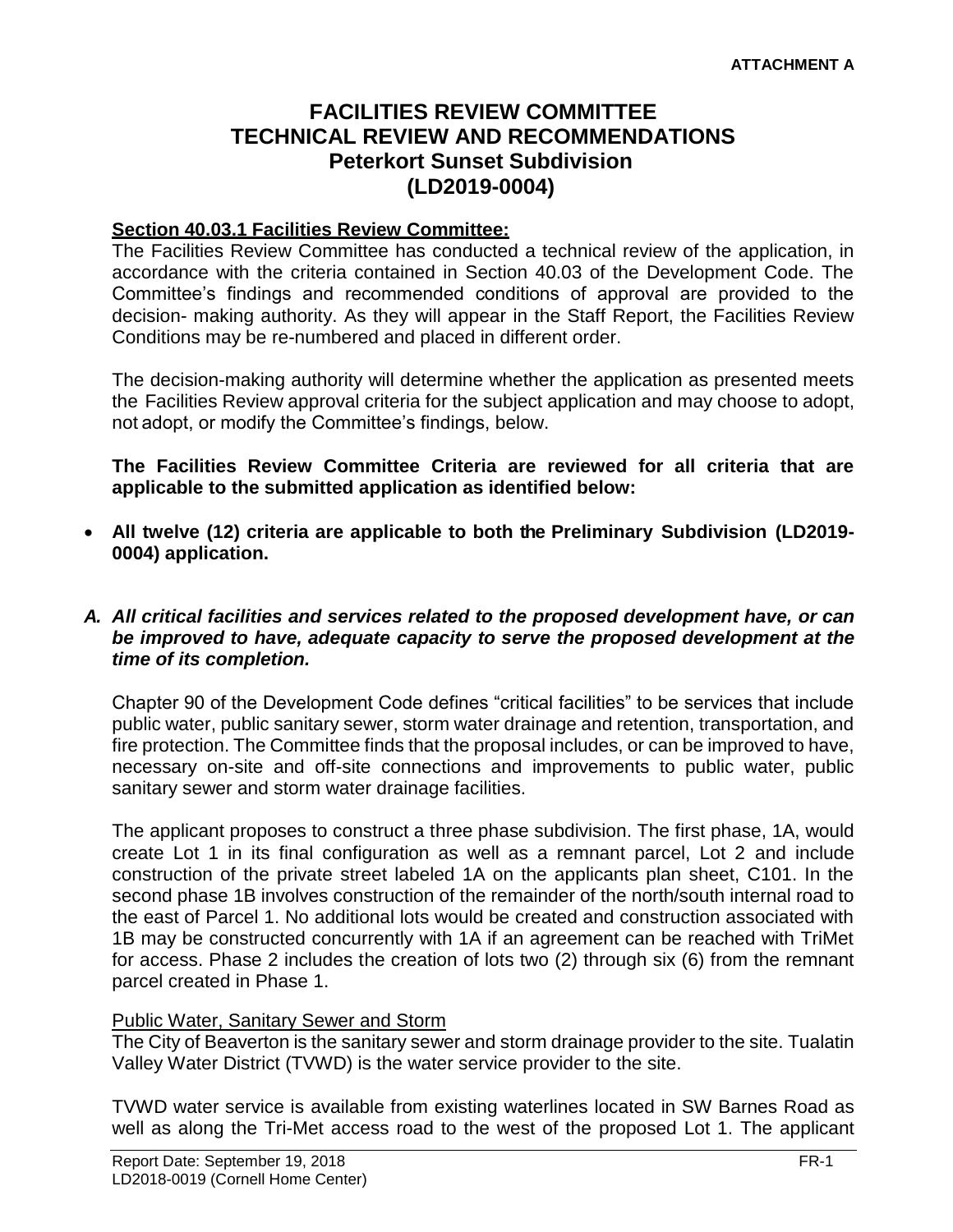#### **ATTACHMENT B**

proposes to construct a water line within the private street to serve both lots created in the first phase. Phase 2 would loop the water line through the internal street system to serve all 6 lots and connect back into SW Barnes Road. There is adequate water capacity to serve the proposed development.

City of Beaverton sanitary sewer service must be extended from an existing line in SW Valeria View Drive through SW Barnes Road to serve the subject site. The sewer line will be extended to serve the Phase 1 development up to the Phase 1 boundary and further extended to serve the remaining 5 lots in Phase 2 through the private street. There is sufficient capacity to serve the proposed development with the sanitary sewer line extension.

Storm water service will be extended into the Phase 1 street area with the first phase of development, connecting to the existing stormwater system in SW Barnes Road. Phase 2 will include the extension of stormwater facilities within the middle and eastern most north/south streets connecting to SW Barnes Road to serve the remaining lots in Phase 2. Future development will be required to construct additional stormwater facilities to address the specific on-site development. There is adequate storm water capacity to serve the proposed development.

The Facilities Review Committee in review of the proposal finds that the capacity of the existing systems are adequate to support the increase uses of these critical facilities.

#### **Transportation**

The subject site is adjacent to SW Barnes Road, between the Highway 217 terminus and the TriMet Sunset Station access road, north of Highway 26. The subject site is part of the Sunset Station and Barnes Road PUD which was approved in 2013 and involved extensive transportation modeling and trip analysis. The conditions of approval for the PUD spell out all the transportation improvements that are necessary over the course of development of the entire PUD. The proposed land division does not include the creation of any floor area or location of any uses on the site. The zoning district is intended for dense mixed use development, not single family dwellings, which are prohibited in the SC-S zoning district. As no trips are associated with the proposed subdivision application no capacity improvements are required, nor is a TIA. The applicant is required to dedicate sufficient right-of-way to meet the ultimate road width standards, as identified in the Sunset Station and Barnes Road PUD with the first phase of the subdivision

The applicant previously received approval for the construction of a surface parking lot on what is proposed to become Parcel 1. TriMet which has exclusive rights to the signalized access that currently serves Sunset Transit Center. The applicant has been working with TriMet on their proposal and to utilize joint access to the site. As part of the approved parking lot TriMet provided a letter to the City indicating that they are in support of this concept and will continue to work with the applicant on this approach. While is it likely that this access point will be utilized by the proposed subdivision the applicant has provided a secondary access point on SW Barnes Road which can be utilized in addition to the TriMet access. Staff recommends a condition of approval that the applicant provide written approval from TriMet for the connection to the TriMet access road prior to Site Development permit issuance for the infrastructure associate with the first phase of the subdivision.

The Sunset Station and Barnes Road PUD approved access locations for the entirety of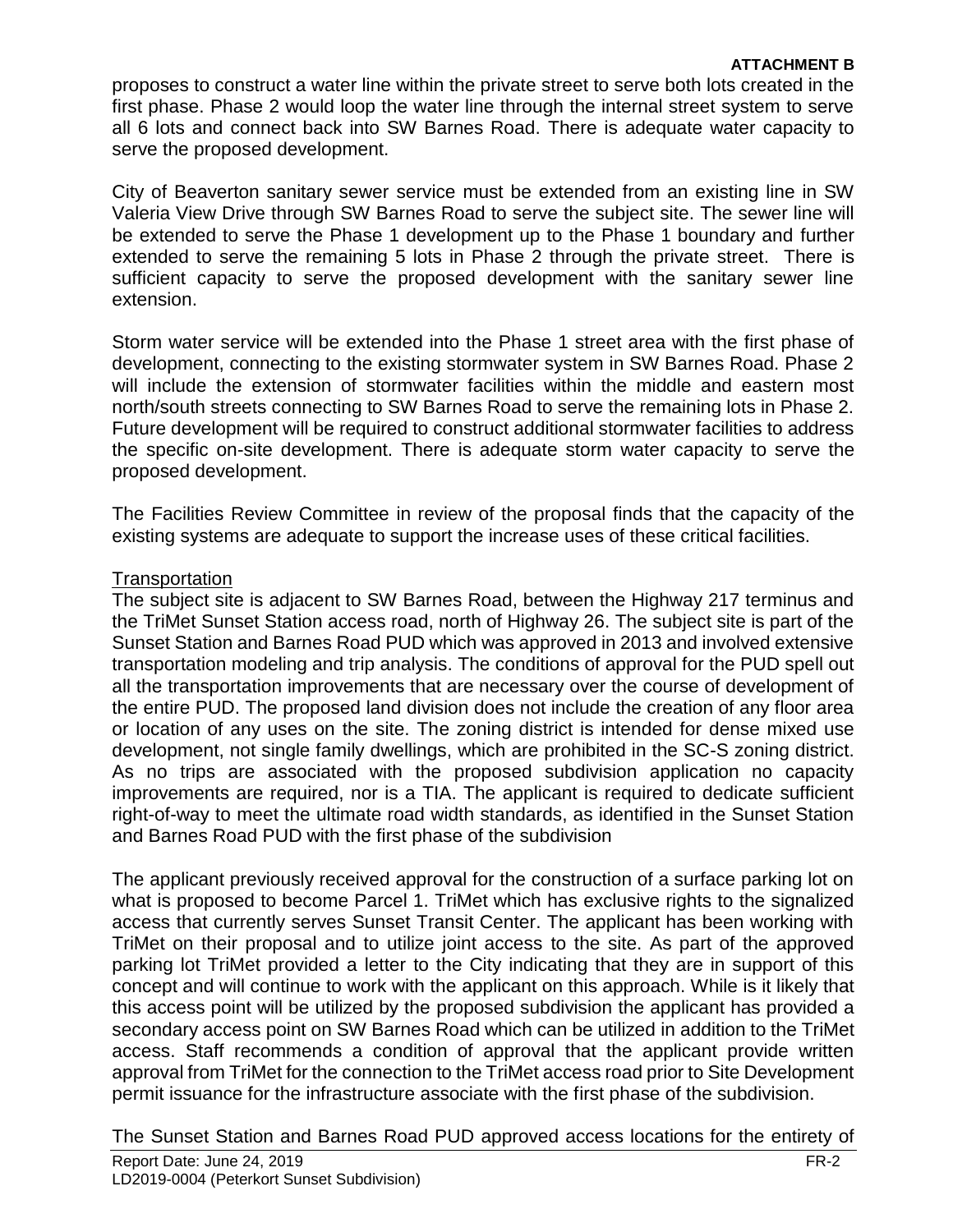#### **ATTACHMENT B**

the PUD, including the station site parcel, on which this proposed development is located. The PUD identified which intersections were to ultimately be full movement with signals and which were to be right-in/right-out only. The applicant proposes to align their accesses on Barnes Road to the approved PUD access points, including the two signalized accesses and the right-in/right-out access between the two signalized intersections. Currently no trips are proposed to be added with this subdivision signalization of the proposed intersections are not warranted. Interim right-in/right-out access may be necessary until signal warrants are met by future development. In order to maintain safe turning into the site Washington County has reviewed the provided TIA and determined that a deceleration lane on eastbound Barnes Road is required to serve the westernmost proposed right-in/right-out access. Washington County has proposed a condition as such. Construction of Phase 2 shall require additional Washington County and City review of the proposed connections to SW Barnes Road to ensure any interim conditions are safe and efficient depending on the timing of completion of the improvements relative to any potential proposed development. A facilities permit from Washington County, or a letter stating that a permit is not needed, is required for additional connections to SW Barnes Road beyond the proposed Phase 1A and 1B improvements.

The applicant's site plan shows sidewalk construction along SW Barnes Road, which will be required, as a condition of approval, to meet City standards of 10 feet in width with trees in tree wells every 30 feet on center, as well as along the internal north-south street which connects to the TriMet access road on the west side of the street, adjacent to the approved surface parking lot. The applicant's plans do not show sidewalks extending east of the proposed Barnes Road access. As there are no additional trips associated with the proposed subdivision no additional physical improvements are required along the SW Barnes Road Frontage. Internal streets shall be required to provide sidewalks consistent with City standards. Development of each of the parcels to be created will require Design Review approval which will allow the City to review the trip generation for those proposed uses and require additional transportation improvements, including frontage improvements.

#### Fire Protection

Fire protection will be provided to the site by Tualatin Valley Fire and Rescue Department (TVF&R).The applicant has provided a service provider letter from TVF&R with no conditions of approval.

The Committee finds that the proposed development will provide the required critical facilities, as conditioned. Therefore, the Committee finds the proposal meets the criterion for approval.

**Therefore, the Committee finds that by meeting the conditions of approval the proposal meets the criterion for approval.**

*B. Essential facilities and services related to the proposed development areavailable, or can be made available, with adequate capacity to serve the development prior to its occupancy. In lieu of providing essential facilities and services, a specific plan may be approved if it adequately demonstrates that essential facilities, services, or both will be provided to serve the proposed development within five (5) years of occupancy.*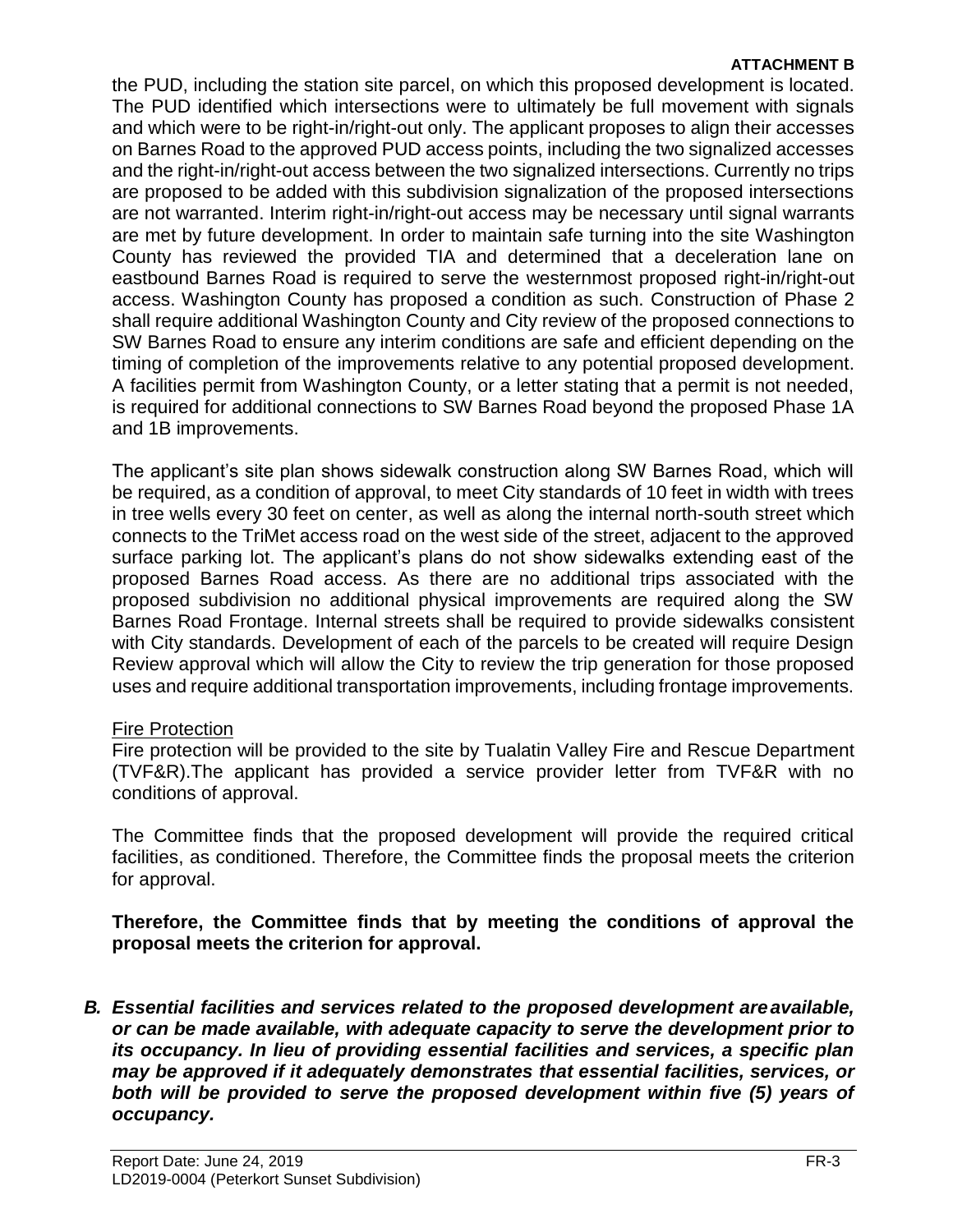Chapter 90 of the Development Code defines "essential facilities" to be services that include schools, transit improvements, police protection, and pedestrian and bicycle facilities in the public right-of-way.

# **Schools**

The proposed development does not include new housing units and therefore does not directly affect the Beaverton School District (BSD).

### Transit Improvements

The proposed site is located directly adjacent to TriMet's Sunset Station Transit Center which is served by Blue and Red line MAX light rail as well as numerous bus lines. The proposal is limited to a subdivision which creates lots for commercial and multi-family development, no additional vehicle or transit trips are generated by the proposed subdivision application. No additional transit improvements are necessary in association with the proposed subdivision.

#### Police

The Beaverton Police Department serves, and will continue to serve, the subject site.

# Pedestrian and Bicycle Facilities

The subject site is adjacent to SW Barnes Road, west of Highway 217 and north of Highway 26. The sites frontage is not improved with bicycle and pedestrian facilities. The applicant's proposal includes sidewalks along the Parcel 1 frontage and the west side of the internal north-south private street, around the approved surface parking lot. The remainder of the site does not show additional frontage improvements, including sidewalks. As discussed in response to criterion A above, no additional trips are generated by the proposed subdivision which only includes infrastructure improvements and no physical development of the created lots. As no new trips are generated no additional improvements are required at this time, outside of dedication of the right-of-way of SW Barnes Road to ultimate buildout width, as identified in the Sunset Station & Barnes Road PUD conditions of approval.

#### Parks

The site will be served by the Tualatin Hills Park and Recreation District (THPRD).

The Committee has reviewed the proposal and has found that the essential facilities and services to serve the site are adequate to accommodate the proposal as conditioned.

#### **Therefore, the Committee finds that by meeting the conditions of approval the proposal meets the criterion for approval.**

*C. The proposed development is consistent with all applicable provisions of Chapter 20 (Land Uses) unless the applicable provisions are modified by means of one or more applications which shall be already approved or which shall be considered concurrently with the subject application; provided, however, if the approval of the proposed development is contingent upon one or more additional applications, and the same is not approved, then the proposed development must comply with all applicable provisions of Chapter 20 (Land Uses).*

Staff cites the Code Conformance Analysis chart at the end of the Facilities Review Report,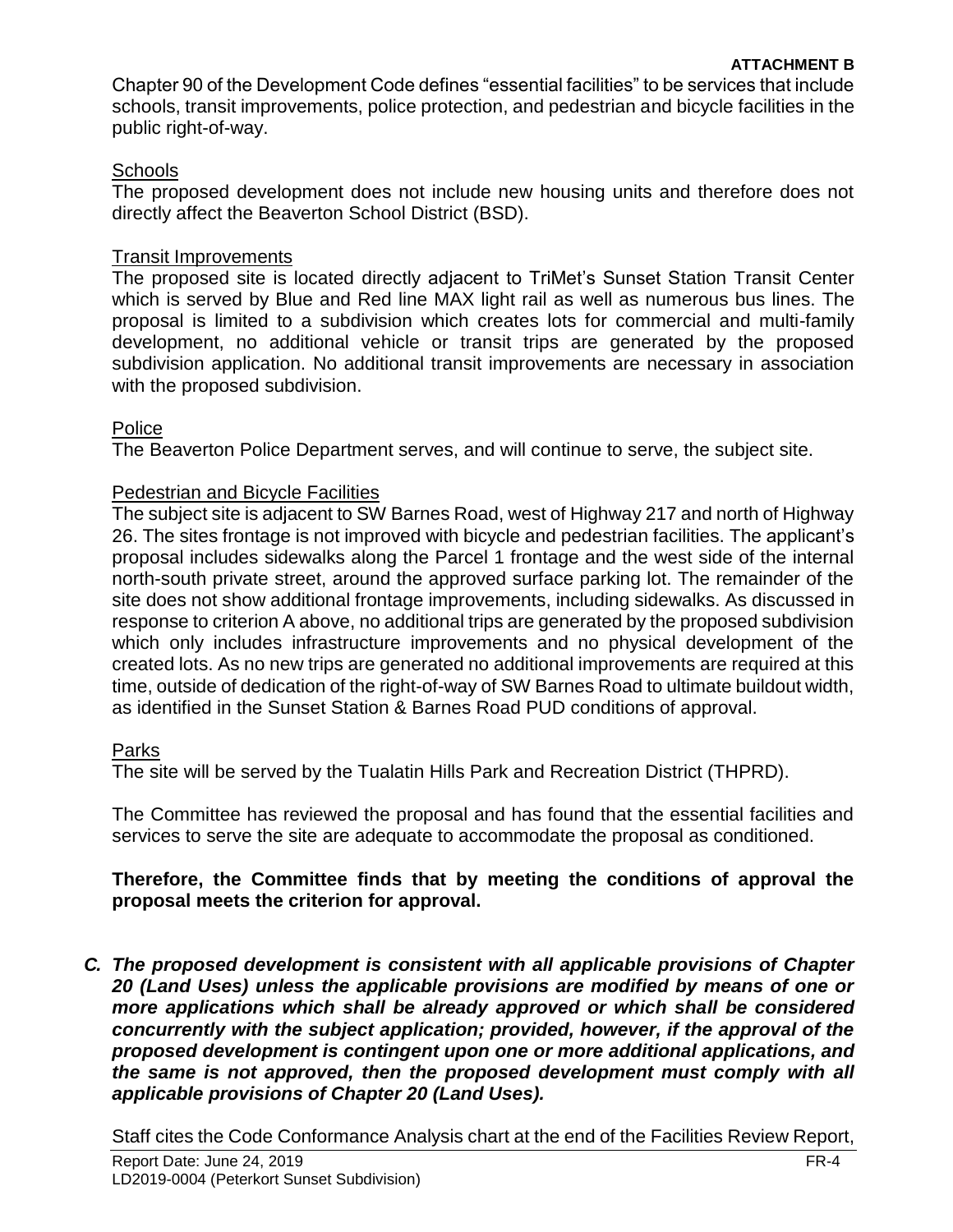which evaluates the project as it relates to applicable code requirements of Chapter 20 for the Station Community-Sunset (SC-S) zone, as applicable to the aforementioned criterion. As demonstrated in the chart, the development proposal meets all applicable standards by meeting the conditions of approval.

**Therefore, the Committee finds that by meeting the conditions of approval the proposal meets the criterion for approval.**

*D. The proposed development is consistent with all applicable provisions of Chapter 60 (Special Requirements) and all improvements, dedications, or both, as required by the applicable provisions of Chapter 60 (Special Requirements), are provided or can be provided in rough proportion to the identified impact(s) of the proposed development.*

The Committee cites the Code Conformance Analysis chart at the end of this report, which evaluates the proposal as it relates the applicable Code requirements of Chapter 60, as applicable to the above mentioned criteria. Staff will provide findings for the applicable Design Review Guidelines (Code Section 60.05) within the Design Review section of the staff report.

**Therefore, the Committee finds that by meeting the conditions of approval, the proposal meets the criterion.**

*E. Adequate means are provided or can be provided to ensure continued periodic maintenance and necessary normal replacement of the following private common facilities and areas, as applicable: drainage facilities, roads and other improved rights-of-way, structures, recreation facilities, landscaping, fill and excavation areas, screening and fencing, ground cover, garbage and recycling storage areas, and other facilities not subject to maintenance by the City or other public agency.*

The applicant states that the owners will provide for routine maintenance of the proposed private streets. Staff concurs that the property can be maintained by the property owner in accordance with the requirements of the City of Beaverton.

# **Therefore, the Committee finds that the proposal meets the criterion for approval.**

#### *F. There are safe and efficient vehicular and pedestrian circulation patterns within the boundaries of the development.*

In review of Criterion F, staff incorporates the findings prepared in response to A and B above. The applicant proposes to connect to SW Barnes Road at the intersection locations approved with the Sunset Station and Barnes Road PUD in 2013. The internal street system creates a set of large blocks with a grid road system which will provide for safe and efficient circulation. No physical development on the lots is proposed which would add trips to the site. Future development will require additional review under this standard.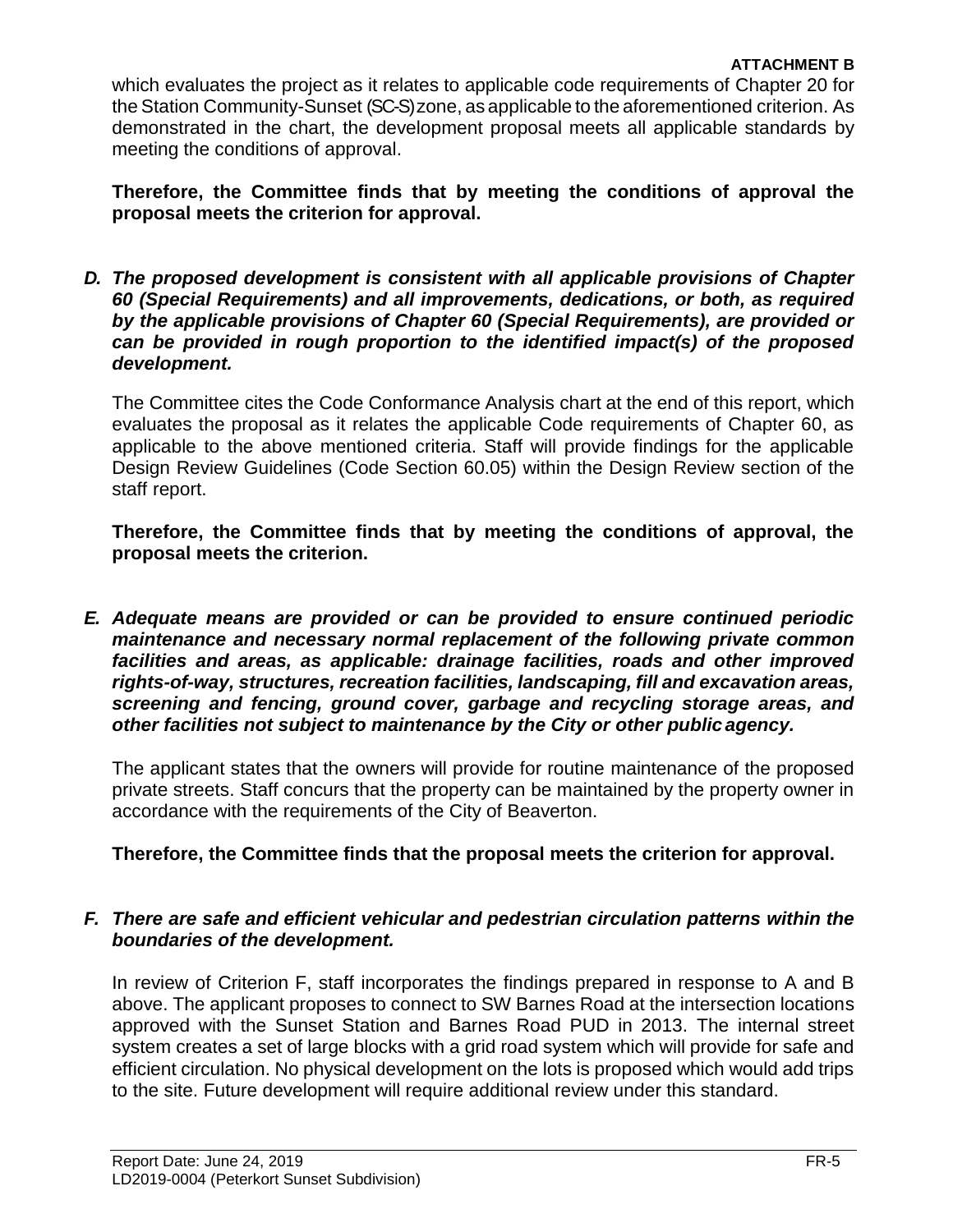In review of the plan, the Committee finds that by meeting the recommended conditions of approval, the site will have safe and efficient vehicular and pedestrian circulation patterns within the boundaries of the development.

**Therefore, the Committee finds that by meeting the conditions of approval the proposal meets the criterion for approval.**

#### *G. The development's on-site vehicular and pedestrian circulation systems connect to the surrounding circulation systems in a safe, efficient, and direct manner.*

In review of Criterion G, staff incorporates the findings prepared in response to A, B and D above, including conditions. The on-site vehicular system will connect to the surrounding transportation system in a safe, efficient and direct manners at the points identified in the Sunset Station & Barnes Road PUD. As a condition of approval the applicant must provide dedication of right-of-way to the ultimate width on SW Barnes Road to comply with the Sunset Station & Barnes Road PUD.

**Therefore, the Committee finds that by meeting the conditions of approval the proposal meets the criterion for approval.**

#### *H. Structures and public facilities serving the development site are designed in accordance with adopted City codes and standards and provide adequate fire protection, including, but not limited to, fire flow.*

Fire protection will be provided to the site by TVF&R. TVF&R has provided a Service Provider Letter for the proposed development with no associated conditions of approval. Future development of the parcels will require building permits and will be required to show compliance to the City's Building Code Standards prior to issuance of building permits, which includes compliance with other TVF&R standards.

**Therefore, the Committee finds that the proposal meets the criterion for approval.**

#### *I. Structures and public facilities serving the development site are designed in accordance with adopted City codes and standards and provide adequate protection from crime and accident, as well as protection from hazardous conditions due to inadequate, substandard or ill-designed development.*

The only improvements associated with the proposal are public utilities and private streets. The Committee finds that review of the construction documents at the building and site development permit stages will ensure protection from hazardous conditions due to inadequate, substandard or ill-designed development.

**Therefore, the Committee finds that by meeting the conditions of approval the proposal meets the criterion for approval.**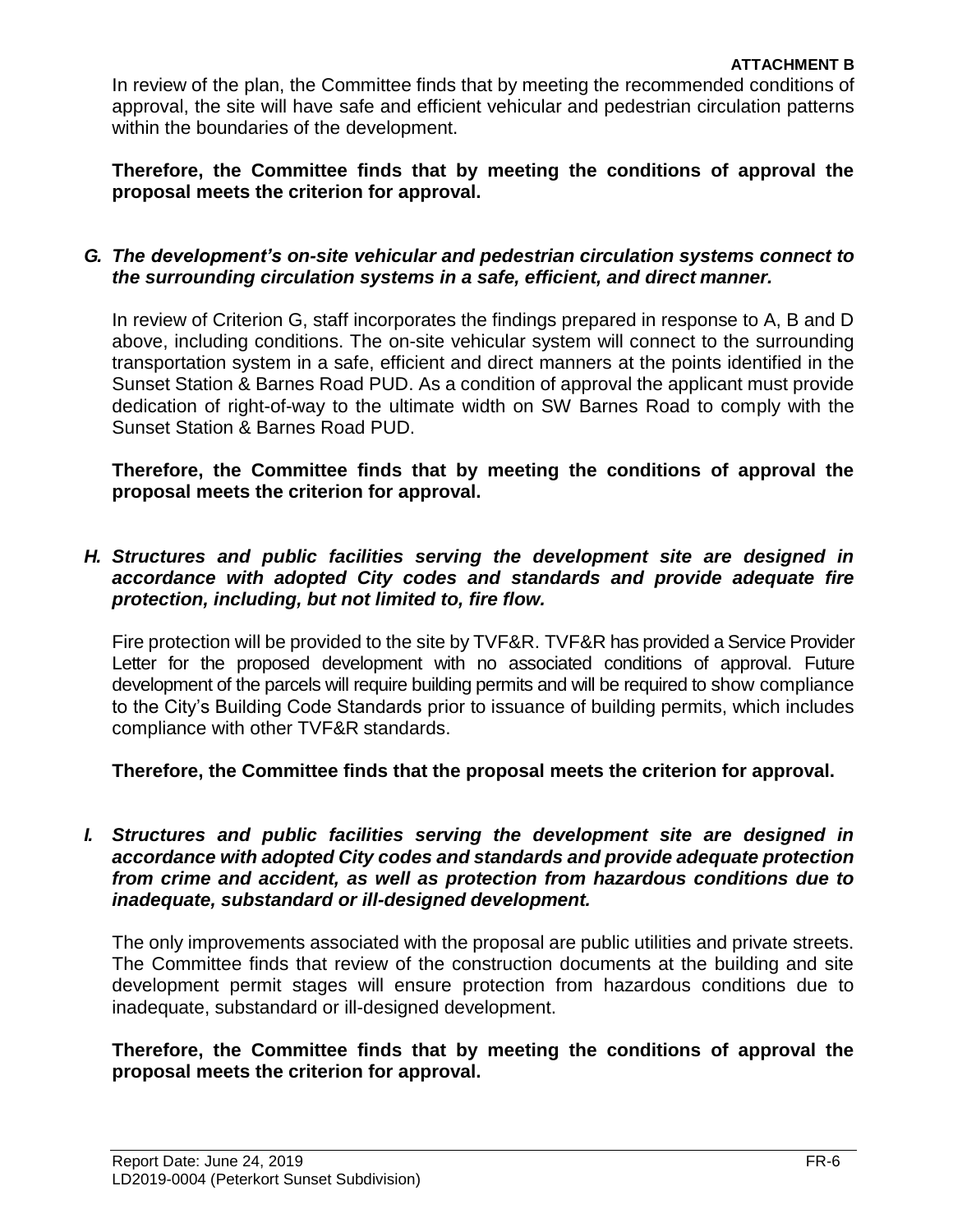*J. Grading and contouring of the development site is designed to accommodate the proposed use and to mitigate adverse effect(s) on neighboring properties, public right-of-way, surface drainage, water storage facilities, and the public storm drainage system.*

The applicant states that grading on the site is limited to utility provision as well as private streets. No grading will impact adjacent properties. The proposed development will be designed to mitigate adverse impacts to neighboring properties as well as public systems. Grading will be limited to the area identified for the internal private street and access points. Minimal amounts of grading are necessary to construct the proposed improvements.

The applicant has submitted a Preliminary Storm Water Management Report, which demonstrate compliance with existing regulations and quantifies the runoff from the site.

The City Engineer has reviewed the proposed grading and Storm Report, and has identified recommended standard conditions of approval. These recommended conditions are necessary to ensure the proposed site work will be in compliance with adopted codes and standards and to ensure the proposal will not have an adverse impact to surrounding properties.

**Therefore, the Committee finds that by meeting the conditions of approval the proposal meets the criterion for approval.**

#### *K. Access and facilities for physically handicapped people are incorporated into the development site and building design, with particular attention to providing continuous, uninterrupted access routes.*

The applicant will be required to meet all applicable accessibility standards of the Uniform Building Code, the Uniform Fire Code, and other standards as required by the American Disabilities Act (ADA). Conformance with the technical design standards for Code accessibility requirements are to be shown on the approved construction plans associated with Site Development and Building Permit approvals. The Committee finds that as proposed, it appears that the general site layout can meet accessibility requirements. Accessibility is thoroughly evaluated through the site development and building permitting reviews. As a condition of approval, the site shall be in conformance with all ADA requirements. This requirement is in conformance with the Development Code.

#### **Therefore, the Committee finds that by meeting the conditions of approval the proposal meets the criterion for approval.**

# *L. The application includes all required submittal materials as specified in Section 50.25.1 of the Development Code.*

The application was submitted on February 8, 2019. The application was deemed complete on April 29, 2019. In the review of the materials during the application review, the Committee finds that all applicable application submittal requirements, identified in Section 50.25.1 are contained within this proposal.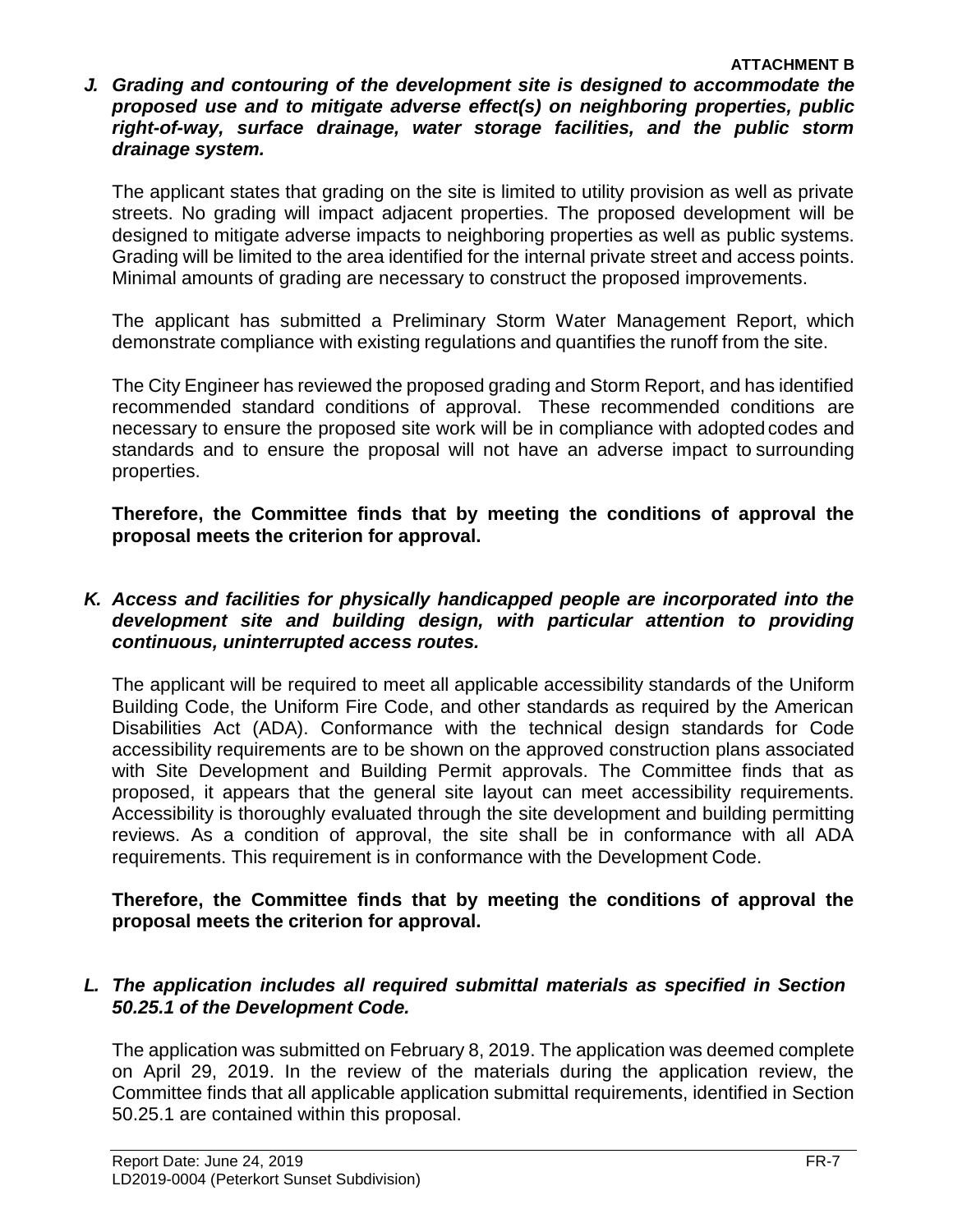#### **ATTACHMENT B**

**Therefore, the Committee finds that the proposal meets the criterion for approval.**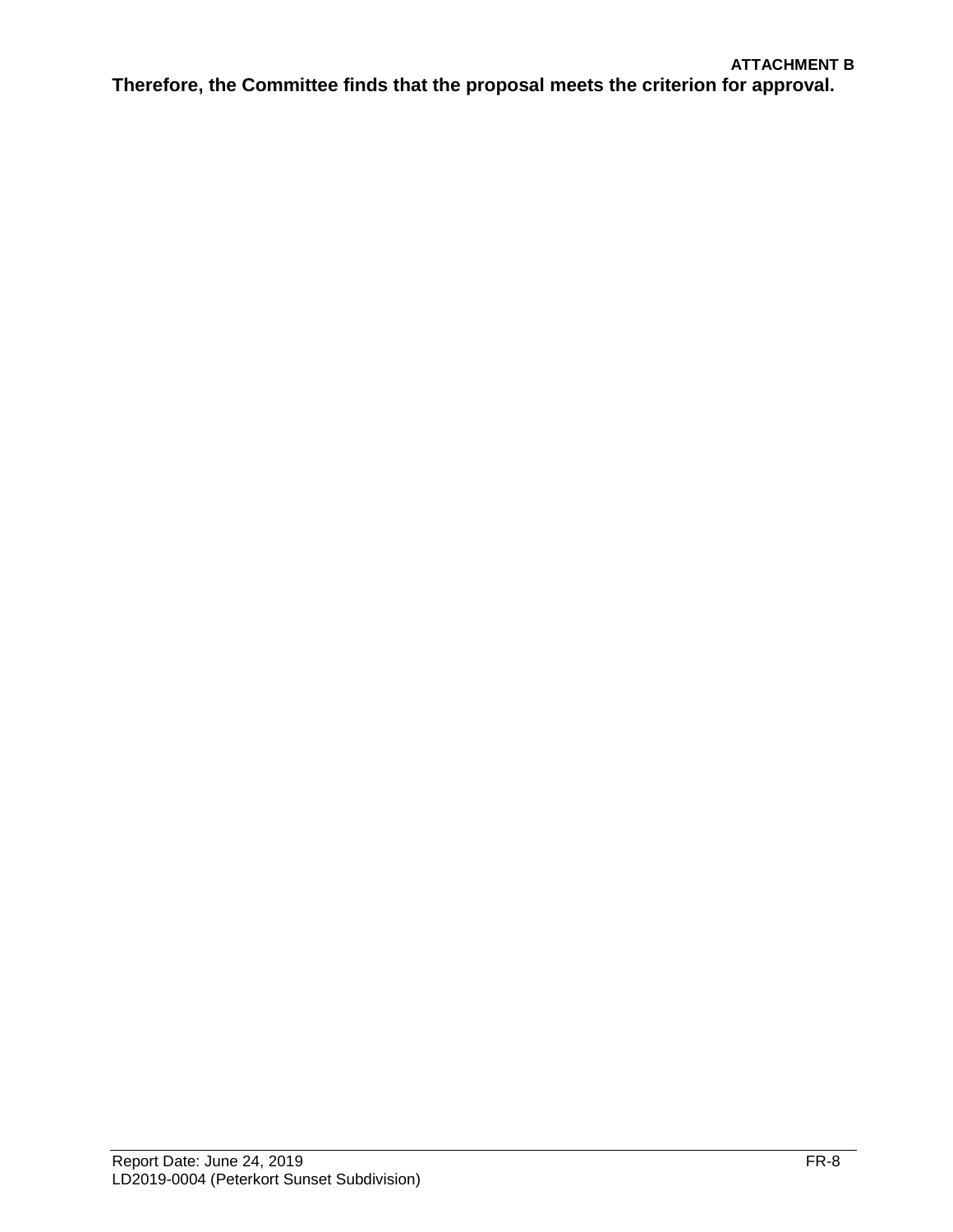#### **Code Conformance Analysis Chapter 20 Use and Site Development Requirements Station Community-Sunset (SC-S) District**

| <b>CODE STANDARD</b>                                  | <b>CODE</b><br><b>REQUIREMENT</b>                                         | <b>PROJECT PROPOSAL</b>                                                                                                                                                                         | <b>MEETS</b><br>CODE? |  |  |
|-------------------------------------------------------|---------------------------------------------------------------------------|-------------------------------------------------------------------------------------------------------------------------------------------------------------------------------------------------|-----------------------|--|--|
|                                                       | <b>Development Code Section 20.20.20</b><br>(Station Community-Sunset)    |                                                                                                                                                                                                 |                       |  |  |
| Use                                                   | No uses are proposed<br>with this preliminary<br>subdivision application. | No uses are proposed with this<br>preliminary subdivision application.                                                                                                                          | N/A                   |  |  |
|                                                       |                                                                           | Development Code Section 20.20.15 (Regional Center-Transit Oriented)                                                                                                                            |                       |  |  |
| Minimum/Maximum<br>Lot Area                           | <b>None</b>                                                               | The proposal includes six new<br>parcel which range in size from 1.5<br>to 12.51 acres.                                                                                                         | <b>YES</b>            |  |  |
| Floor Area Ratio                                      | Min: 0.60<br>Min. w/ DRBC: 0.00<br>Max: None                              | No development is proposed,<br>therefore the FAR requirement is not<br>applicable. The proposed subdivision<br>is intended to help facilitate future<br>development which would provide<br>FAR. | N/A                   |  |  |
| Minimum Lot Dimensions                                | <b>None</b>                                                               | No minimum lot dimensions are<br>required in the zoning district.                                                                                                                               | <b>YES</b>            |  |  |
| Minimum Yard<br><b>Setbacks Front</b><br>Side<br>Rear | $0$ ft.<br>$0$ ft.<br>$0$ ft.                                             | No structures are proposed.                                                                                                                                                                     | N/A                   |  |  |
| Maximum Front<br><b>Yard Setback</b>                  | Governed by Design<br><b>Review</b>                                       | No structures are proposed.                                                                                                                                                                     | N/A                   |  |  |
| Maximum Building Height                               | 120'                                                                      | No structures are proposed.                                                                                                                                                                     | N/A                   |  |  |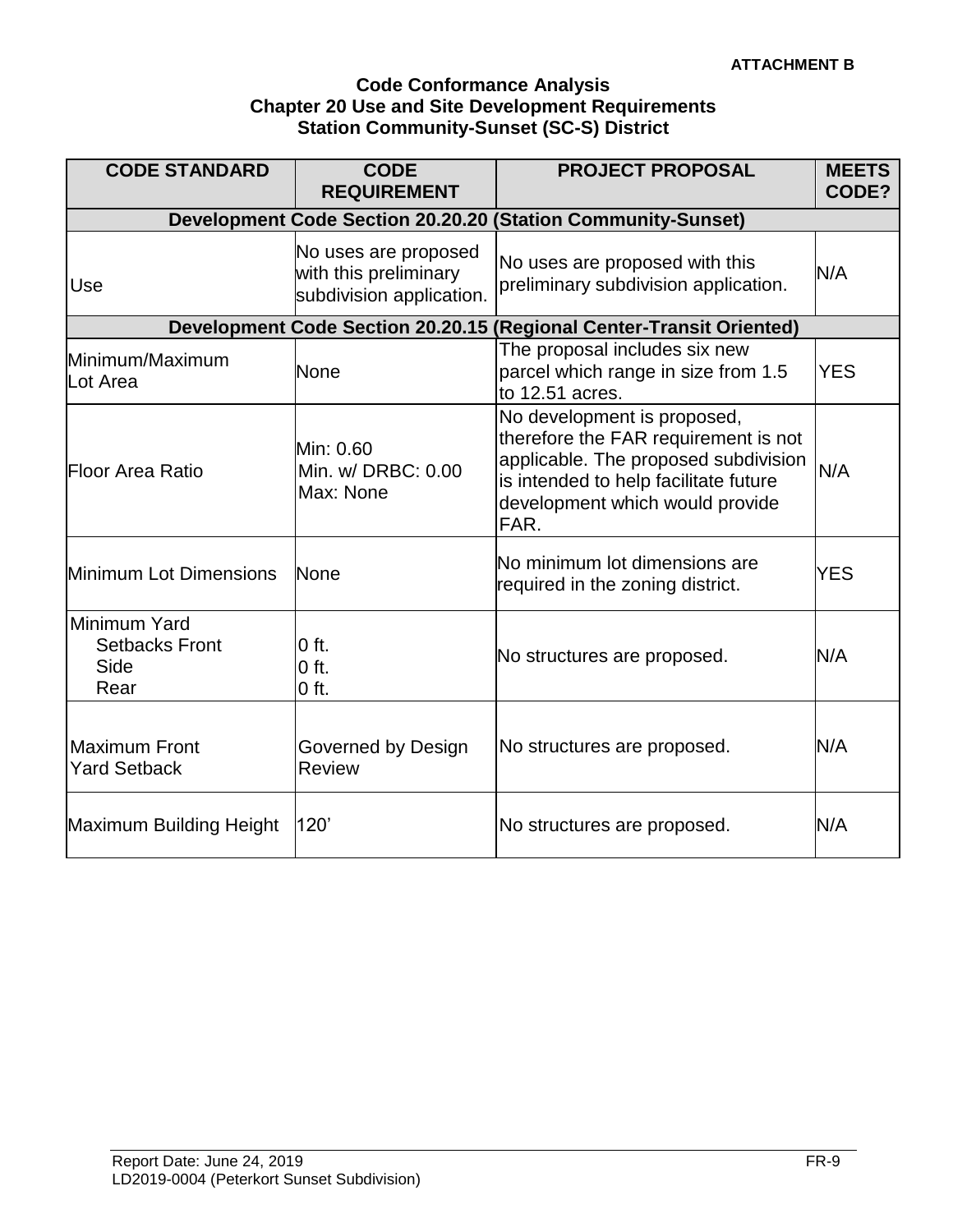| <b>Chapter 60 - Special Requirements</b> |  |  |  |  |
|------------------------------------------|--|--|--|--|
|------------------------------------------|--|--|--|--|

| <b>CODE</b><br><b>STANDARD</b>                                | <b>PROJECT PROPOSAL</b><br><b>CODE REQUIREMENT</b>                                               |                                                                                                                                                                  | <b>MEETS</b><br>CODE? |  |  |
|---------------------------------------------------------------|--------------------------------------------------------------------------------------------------|------------------------------------------------------------------------------------------------------------------------------------------------------------------|-----------------------|--|--|
| <b>Development Code Section 60.05</b>                         |                                                                                                  |                                                                                                                                                                  |                       |  |  |
| Design Review Principles,<br><b>Standards, and Guidelines</b> | Requirements for new<br>development and<br>redevelopment.                                        | No structures or site<br>improvements are<br>proposed outside of streets<br>and public utilities, as such<br>no Design Review is<br>required.                    | N/A                   |  |  |
|                                                               | <b>Development Code Section 60.10</b>                                                            |                                                                                                                                                                  |                       |  |  |
| <b>Floodplain Regulations</b>                                 | Requirements for development The subject site is not<br>within floodplains.                      | within the floodplain.                                                                                                                                           | N/A                   |  |  |
|                                                               | <b>Development Code Section 60.25</b>                                                            |                                                                                                                                                                  |                       |  |  |
| <b>Off-Street Loading</b>                                     | Off-street loading<br>requirements.                                                              | No structures or uses are<br>proposed.                                                                                                                           | N/A                   |  |  |
|                                                               | <b>Development Code Section 60.30</b>                                                            |                                                                                                                                                                  |                       |  |  |
| Off-street motor<br>vehicle parking                           | No structures or uses are<br>proposed.                                                           | No structures or uses are<br>proposed.                                                                                                                           | N/A                   |  |  |
|                                                               | <b>Development Code Section 60.40</b>                                                            |                                                                                                                                                                  |                       |  |  |
| Sign Regulations                                              | Requirements pertaining to the<br>size and location of signs                                     | No signs are proposed.                                                                                                                                           | N/A                   |  |  |
|                                                               | <b>Development Code Section 60.55</b>                                                            |                                                                                                                                                                  |                       |  |  |
| <b>Transportation Facilities</b>                              | Regulations pertaining to the<br>construction or reconstruction<br>of transportation facilities. | <b>Refer to Facilities Review</b><br>Committee findings herein.                                                                                                  | Yes,<br>w/COA         |  |  |
| <b>Development Code Section 60.60</b>                         |                                                                                                  |                                                                                                                                                                  |                       |  |  |
| Trees &<br>Vegetation                                         | Regulations pertaining to the<br>removal and preservation of<br>trees.                           | The applicant does not<br>proposed to remove any<br>trees of sufficient size to be<br>considered Community<br>Trees and no protected<br>trees exist on the site. | N/A                   |  |  |
| <b>Development Code Section 60.65</b>                         |                                                                                                  |                                                                                                                                                                  |                       |  |  |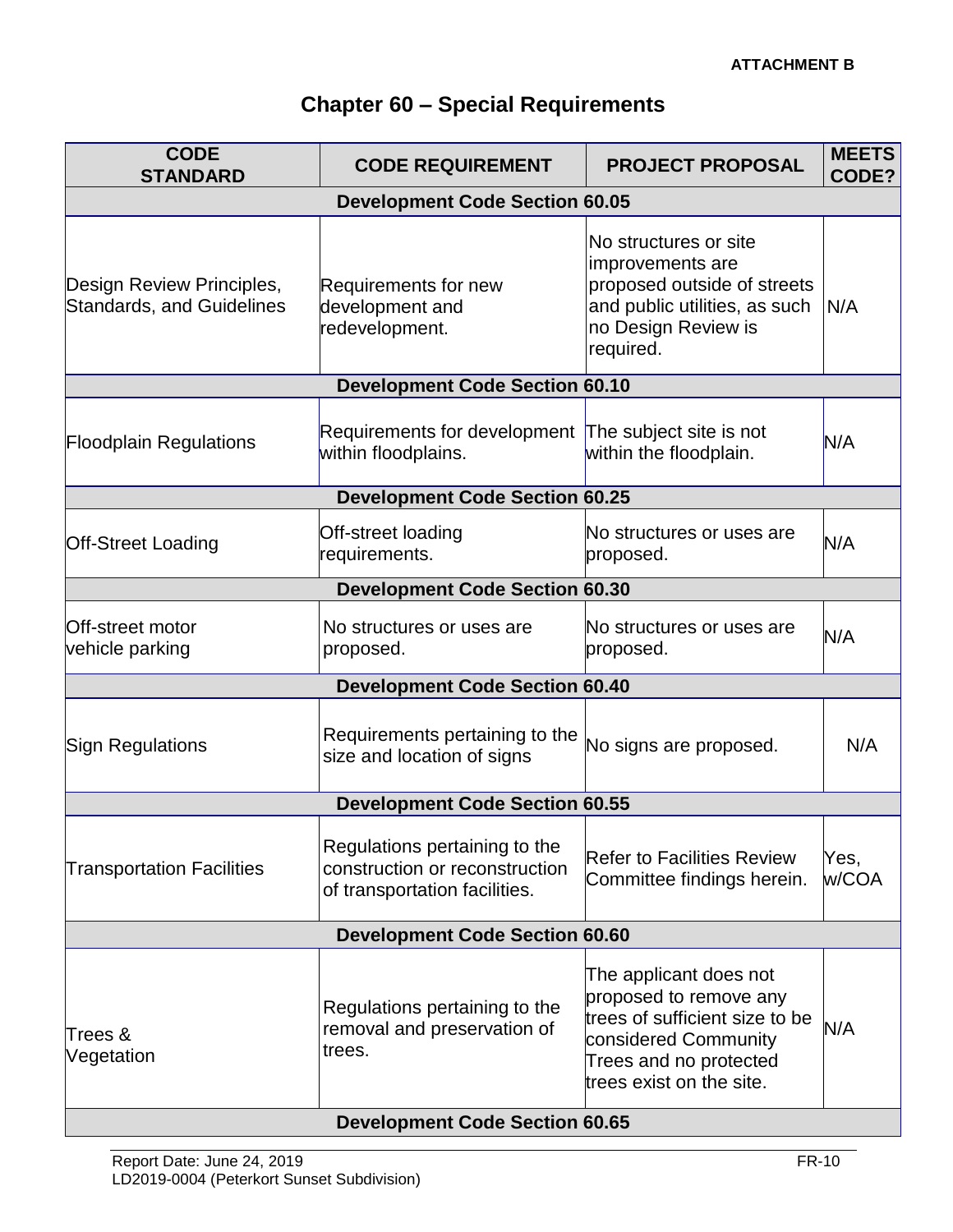|                                     |                                                                                                                                                                                                                               | <b>ATTACHMENT B</b>                                                                                                                                                                    |                          |
|-------------------------------------|-------------------------------------------------------------------------------------------------------------------------------------------------------------------------------------------------------------------------------|----------------------------------------------------------------------------------------------------------------------------------------------------------------------------------------|--------------------------|
| Utility<br>Undergrounding           | All existing overhead utilities<br>and any new utility service lines improvements are required.<br>within the project and along<br>any existing frontage, except<br>high voltage lines (>57kV) must<br>be placed underground. | The applicant proposes to<br>underground overhead<br>The Committee proposes a<br>standard condition of<br>approval to ensure utility<br>undergrounding complies<br>with Section 60.65. | Yes- withl<br><b>COA</b> |
|                                     | <b>Development Code Section 60.67</b>                                                                                                                                                                                         |                                                                                                                                                                                        |                          |
| Significant<br>Natural<br>Resources | Regulations pertaining to<br><b>Significant Natural Resources</b>                                                                                                                                                             | There are not significant<br>natural resources on the<br>site.                                                                                                                         | N/A                      |
|                                     |                                                                                                                                                                                                                               |                                                                                                                                                                                        |                          |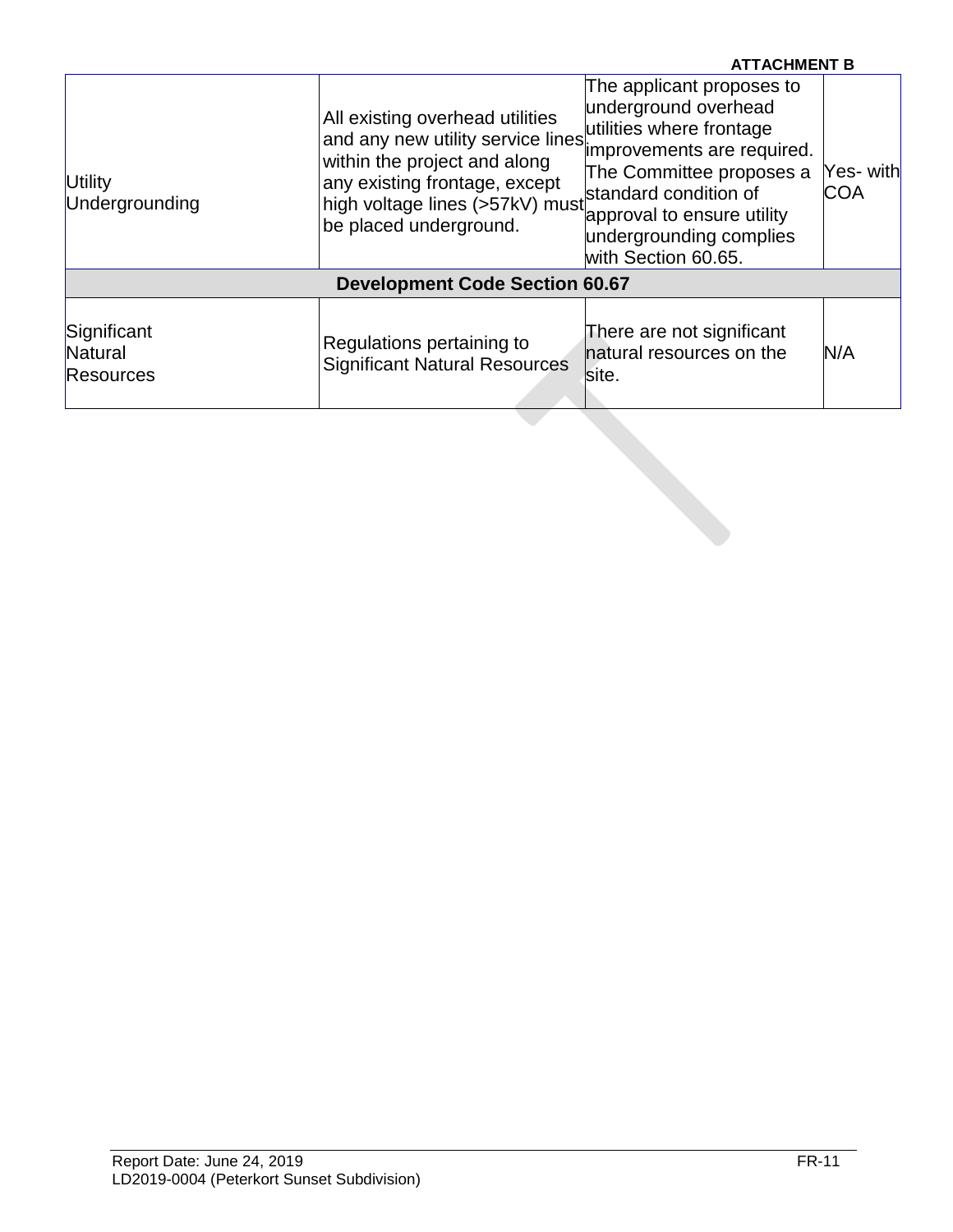#### **LD2019-0004 Peterkort Sunset Subdivision ANALYSIS AND FINDINGS FOR PRELIMINARY SUBDIVISION**

#### **Section 40.45.05 Land Division Applications; Purpose**

*.* 

*The purpose of the Land Division applications is to establish regulations, procedures, and standards for the division or reconfiguration of land within the City of Beaverton.* 

**Section 40.45.15.5.C Approval Criteria.** *In order to approve a Preliminary Subdivision application, the decision making authority shall make findings of fact based on evidence provided by the applicant demonstrating that all the following criteria are satisfied:*

*1. The application satisfies the threshold requirements for a Preliminary Subdivision application. If the parent parcel is subject to a pending Legal Lot Determination under Section 40.47, further division of the parent parcel shall not proceed until all of the provisions of Section 40.47.15.1.C have been met.*

Threshold 1 for a Preliminary Subdivision states that an application for Preliminary Subdivision shall be required when the following threshold applies:

*1. The creation of four (4) or more new lots from at least one (1) lot of record in one (1) calendar year.*

The applicant proposes a six (6) lot subdivision with two (2) tracts from three lots of record. This meets threshold 1 for a Preliminary Subdivision. The parent parcels are not subject to a pending Legal Lot Determination application.

**Therefore, staff finds that the proposal meets the criterion for approval.**

#### *2. All City application fees related to the application under consideration by the decision making authority have been submitted.*

The applicant has paid the required application fee for a Preliminary Subdivision application.

**Therefore, staff finds that the proposal meets the criterion for approval.**

#### *3. The proposed development does not conflict with any existing City approval, except the City may modify prior approvals through the subdivision process to comply with current Code standards and requirements.*

The applicant states that the proposed Preliminary Subdivision does not conflict with any other City approvals. The subject site is within the Sunset Station & Barnes Road PUD (CU2013-0003), the proposed subdivision does not conflict with the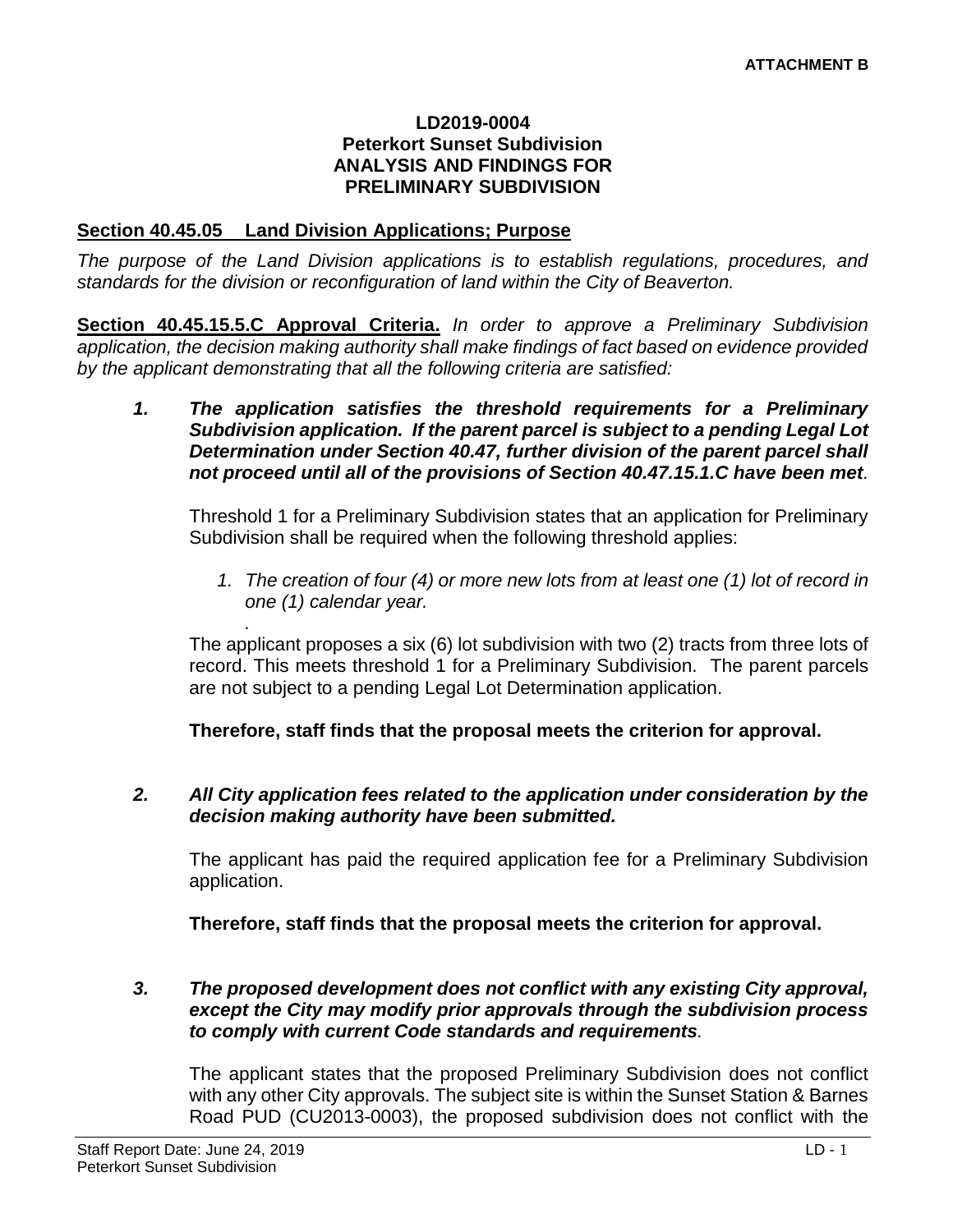Sunset Station & Barnes Road PUD.

**Therefore, staff finds that the proposal meets the criterion for approval.**

*4. Oversized lots resulting from the subdivision shall have a size and shape which will facilitate the future potential partitioning or subdividing of such oversized lots in accordance with the requirements of the Development Code. In addition, streets, driveways, and utilities shall be sufficient to serve the proposed subdivision and future potential development on oversized lots.*

Oversized lots are those which are twice as large or greater as the minimum lot size in the zoning district. The Station Community-Sunset (SC-S) zoning district does not have a minimum lot size, therefore oversized lots do not apply.

**Therefore, staff finds that the proposal meets the criterion for approval.**

*5. If phasing is requested by the applicant, the requested phasing plan meets all applicable City standards and provides for necessary public improvements for each phase as the project develops.*

The applicant has proposed a two (2) phase approach for the subdivision, and intends to submit the appropriate development applications within five (5) years of PUD approval.

**Therefore, staff finds that the proposal meets the criterion for approval.**

- *6. Applications that apply the lot area averaging standards of Section 20.05.50.1.B shall demonstrate that the resulting land division facilitates the following:*
	- *a) Preserves a designated Historic Resource or Significant Natural Resource (Tree, Grove, Riparian Area, Wetland, or similar resource); or,*
	- *b) Complies with minimum density requirements of [the Development] Code, provides appropriate lot size transitions adjacent to differently zoned properties, and where a street is proposed provides a standards street cross section with sidewalks.*

The applicant does not propose lot averaging.

**Therefore, staff finds that the criterion for approval does not apply.**

*7. Applications that apply the lot area averaging standards of Section*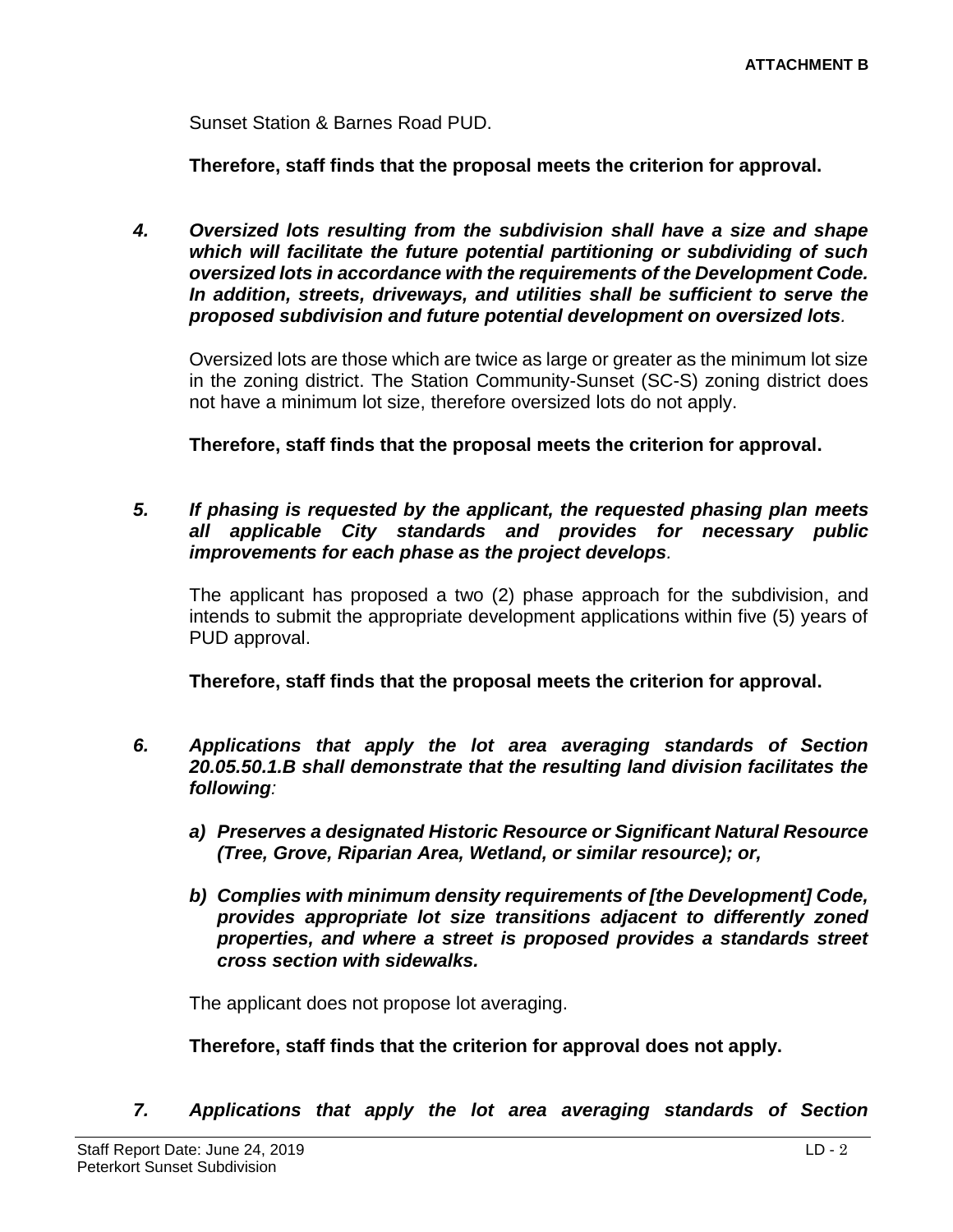#### *20.05.50.1.B do not require further Adjustments or Variance for the Land Division.*

The applicant does not propose lot averaging.

# **Therefore, staff finds that the criterion for approval does not apply.**

#### *8. The proposal does not create a parcel which will have more than one (1) zoning designation.*

The existing parcels are all zoned Station Community-Sunset (SC-S). All created parcels and tracts will have the SC-S zoning district.

**Therefore, staff finds that the proposal meets the criterion for approval.**

#### *9. Applications and documents related to the request, which will require further City approval, shall be submitted to the City in the proper sequence.*

The applicant has submitted the required application materials for review of a Preliminary Subdivision application in the proper sequence. No additional materials are needed at this time. A Final Land Division will need to be filed once substantial construction is complete, as a condition of approval.

**Therefore, staff finds that by meeting the conditions of approval the proposal meets the criterion.** 

# **Recommendation**

Based on the facts and findings presented, staff recommend **APPROVAL** of **LD2019-0004 (Peterkort Sunset Subdivision)** subject to the applicable conditions identified in Attachment C.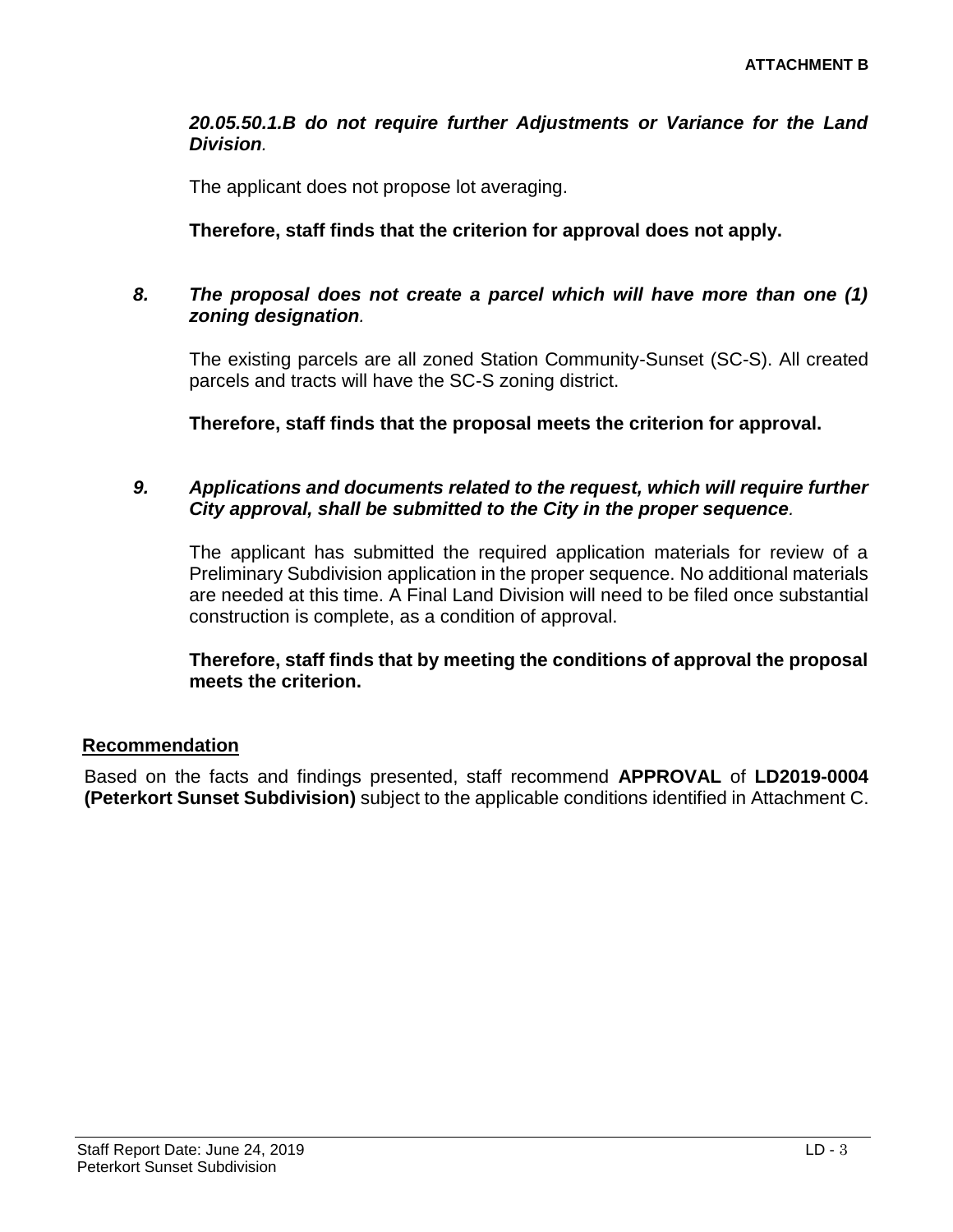# **Land Division Standards Code Conformance Analysis**

| <b>CODE</b><br><b>STANDARD</b>                       | <b>CODE REQUIREMENT</b>                                                                                                                                                                                                             | <b>PROJECT PROPOSAL</b>                                                                                                                                         | <b>MEETS</b><br>CODE? |
|------------------------------------------------------|-------------------------------------------------------------------------------------------------------------------------------------------------------------------------------------------------------------------------------------|-----------------------------------------------------------------------------------------------------------------------------------------------------------------|-----------------------|
| <b>Grading Standards</b>                             |                                                                                                                                                                                                                                     |                                                                                                                                                                 |                       |
| 60.15.10.1<br>Applicability                          | Grading standards apply to all land<br>divisions where grading is proposed<br>but do not supersede Section<br>60.05.25 Design Review.                                                                                               | The proposal is subject to the<br>grading standards contained<br>herein.                                                                                        | <b>Yes</b>            |
| 60.15.10.2.A-C<br>Exemptions                         | Exemptions include: Public right-of-<br>way, storm water detention facilities,<br>grading adjacent to an existing public-<br>right of way which results in a finished<br>grade below the elevation of the<br>adjacent right-of-way. | Storm water facilities and public<br>rights-of-way are proposed within<br>the applicable grading area.<br>These areas are exempt from the<br>grading standards. | <b>Yes</b>            |
| 60.15.10.3.A-E                                       | When grading a site within 25 feet of<br>a property line within or abutting any<br>residentially zoned property, the on-<br>site surface contours shall observe A-<br>E of this code section.                                       | The subject site does not abut<br>residentially zoned property.                                                                                                 | N/A                   |
| 60.15.10.3.F                                         | Where an existing (pre-development)<br>slope exceeds one or more of the<br>standards in subsections<br>60.15.10.3.A-E above, the slope after<br>grading (post-development) shall not<br>exceed the pre-development slope.           | The applicant proposes grading<br>only to accommodate the<br>construction of streets and<br>utilities.                                                          | N/A                   |
| 60.15.10.3.G                                         | The on-site grading contours stated<br>above apply only to the property lines<br>of the parent parcel(s). They do not<br>apply to internal property lines within<br>a development.                                                  | The applicant has shown grading<br>compliance for the parent parcel,<br>as required.                                                                            | <b>Yes</b>            |
| <b>Significant Trees and Groves</b>                  |                                                                                                                                                                                                                                     |                                                                                                                                                                 |                       |
| 60.15.10.4<br>Significant<br><b>Trees and Groves</b> | Standards for grading within 25 feet of No significant trees or groves are<br>significant trees or groves.                                                                                                                          | located on the site.                                                                                                                                            | N/A                   |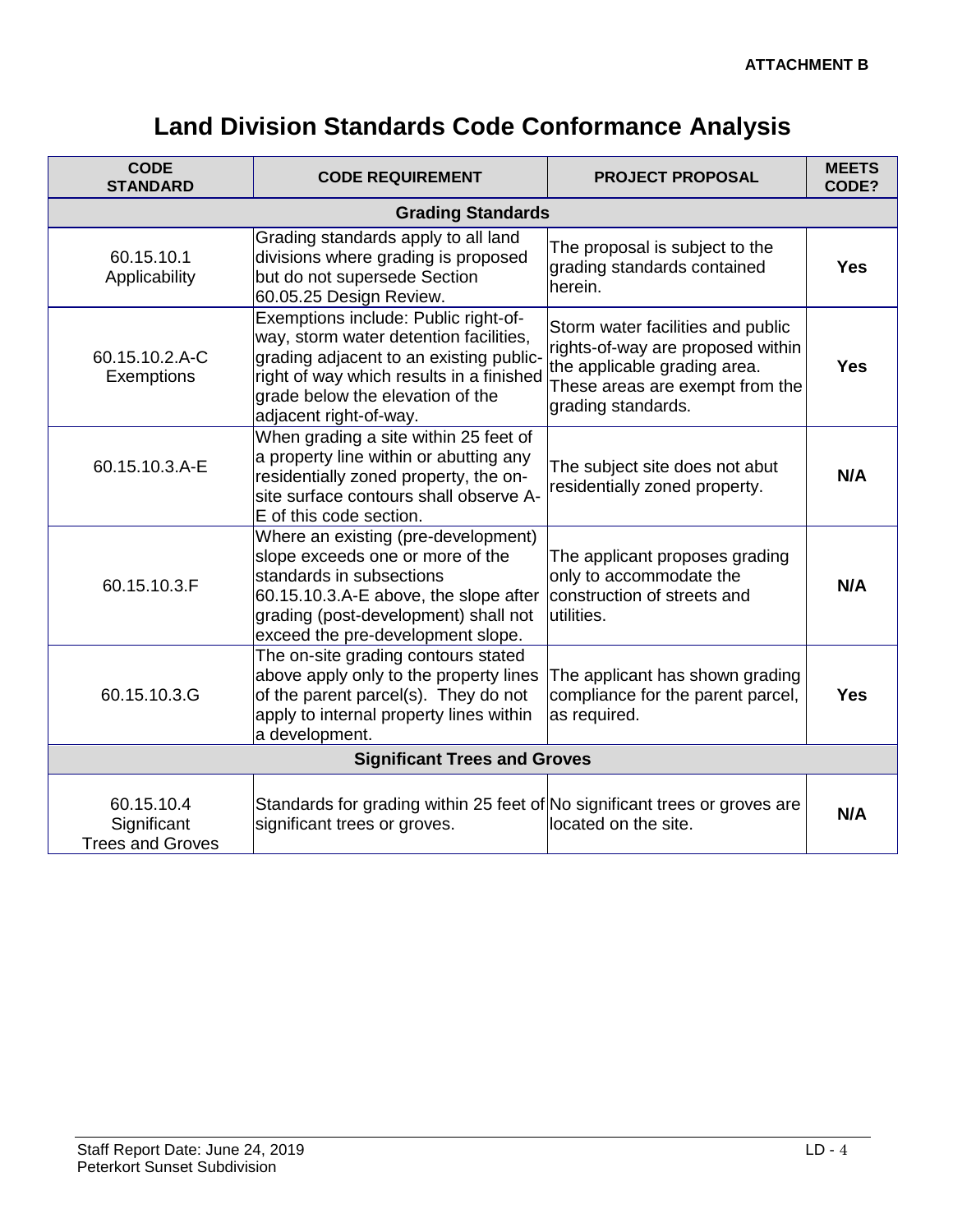#### **RECOMMENDATION AND CONDITIONS OF APPROVAL BY THE FACILITIES REVIEW COMMITTEE: Peterkort Sunset Subdivision LD2019-0004**

#### **LD2019-0004 Preliminary Subdivision**

#### **A. Prior to any site work commencing and issuance of the site development permit, the applicant shall:**

- 1. Submit a narrative that responds to all applicable conditions of approval and discusses how each condition has or will be satisfied prior to issuance of the Site Development Permit. (Site Development Div./JJD)
- 2. Contract with a professional engineer to design and monitor the construction for any work governed by Beaverton Municipal Code 9.05.020, as set forth in Resolution 4542 (2019 City Engineering Design Manual and Standard Drawings), Beaverton Development Code (Ordinance 2050, 4010 +rev.), the Clean Water Services District Design and Construction Standards (April 2017, Resolution and Ordinance 2017- 05), and the City Standard Agreement to Construct and Retain Design Professionals in Oregon. (Site Development Div./JJD)
- 3. Submit a completed and executed City Standard Agreement to Construct Improvements and Retain Design Professional(s) Registered in Oregon. After the site development permit is issued, the City Engineer and the Planning Director must approve all revisions as set out in Ordinances 2050, 4010+rev., and Resolution 4542; however, any required land use action shall be final prior to City staff approval of the engineering plan revision and work commencing as revised. (Site Development Div./JJD)
- 4. Have the ownership of the subject property guarantee all public improvements, site grading, storm water management (quality and quantity) facilities including plantings, and common driveway paving by submittal of a City-approved security. The security approval by the City consists of a review by the City Attorney for form and the City Engineer for amount, equivalent to 100 percent or more of estimated construction costs. (Site Development Div./JJD)
- 5. Submit any required off-site easements, executed and ready for recording, to the City after approval by the City Engineer for legal description of the area encumbered and City Attorney as to form, including any approvals needed from TriMet. (Site Development Div./JJD)
- 6. Submit to the City a copy of issued permits or other approvals needed from Washington County for work within, and/or construction access to the SW Barnes Road right of way. (Site Development Div./JJD)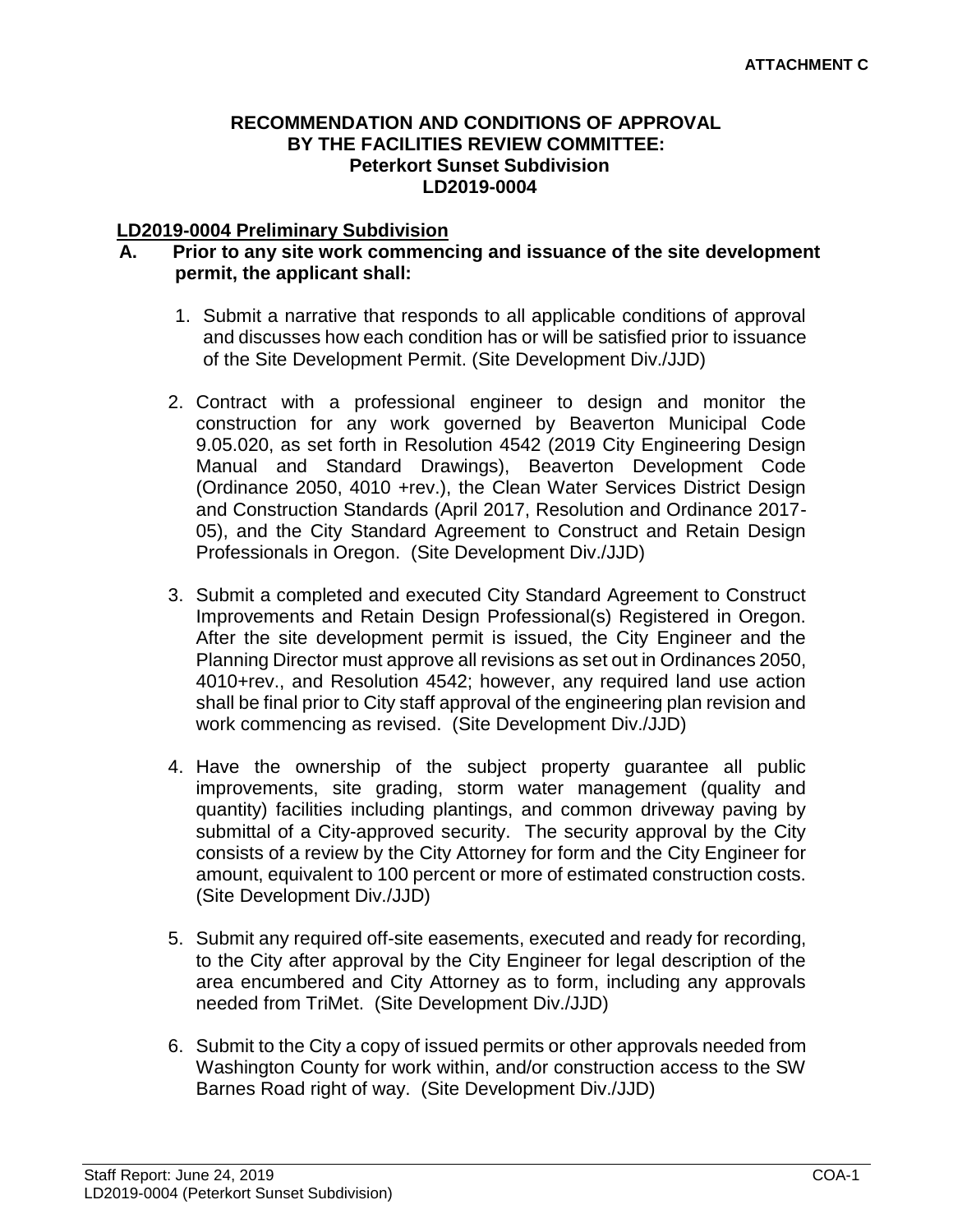- 7. Submit a copy of issued permits or other approvals needed from the Tualatin Valley Water District for public water system construction, backflow prevention facilities, and service extensions. (Site Development Div./JJD)
- 8. Submit a copy of issued permits or other approvals needed from the Clean Water Services District for storm system connections as a part of the City's plan review process. (Site Development Div./JJD)
- 9. Submit plans for erosion control per 1200-CN General Permit (DEQ/CWS/City Erosion Control Joint Permit) requirements to the City. The applicant shall use the plan format per requirements for sites between 1 and 4.99 acres adopted by DEQ and Clean Water Services. (Site Development Div./JJD)
- 10.Provide final construction plans and a final drainage report, as generally outlined in the submitted preliminary drainage report, demonstrating compliance with CWS Resolution and Order 2017-05 in regard to water quality treatment and City of Beaverton Engineering Design Manual Chapter 5 requirements for detention. (Site Development Div./JJD)
- 11.Provide plans that delineate all areas on the site that are inundated during a 100-year storm event, including the safe overflow conveyance from proposed constructed stormwater management facilities. On all plan sheets that show grading and elevations, the 100 year inundation level shall be identified. (Site Development Div./JJD)
- 12.Submit to the City a certified impervious surface determination of the entire site prepared by the applicant's engineer, architect, or surveyor. The certification shall consist of an analysis and calculations determining the square footage of all impervious surfaces, in square feet. Calculations shall indicate the square footage of pre-existing impervious surfaces, all new impervious surface area created, and total final impervious surface area on the entire site after construction. (Site Development Div./JJD)
- 13.Pay storm water system development charges (storm quantity and overall system conveyance) for any net new impervious area proposed. (Site Development Div./JJD)
- 14.Submit an owner-executed, notarized, City/CWS standard private stormwater facilities maintenance agreement, with maintenance plan and all standard exhibits, ready for recording with Washington County Records. (Site Development Div./JJD)
- 15.Provide plans for street lights (Option C unless otherwise approved by the City Operations and Maintenance Director) and for the placement of underground utility lines along street frontages, within the site, and for services to the proposed new development. If existing utility poles along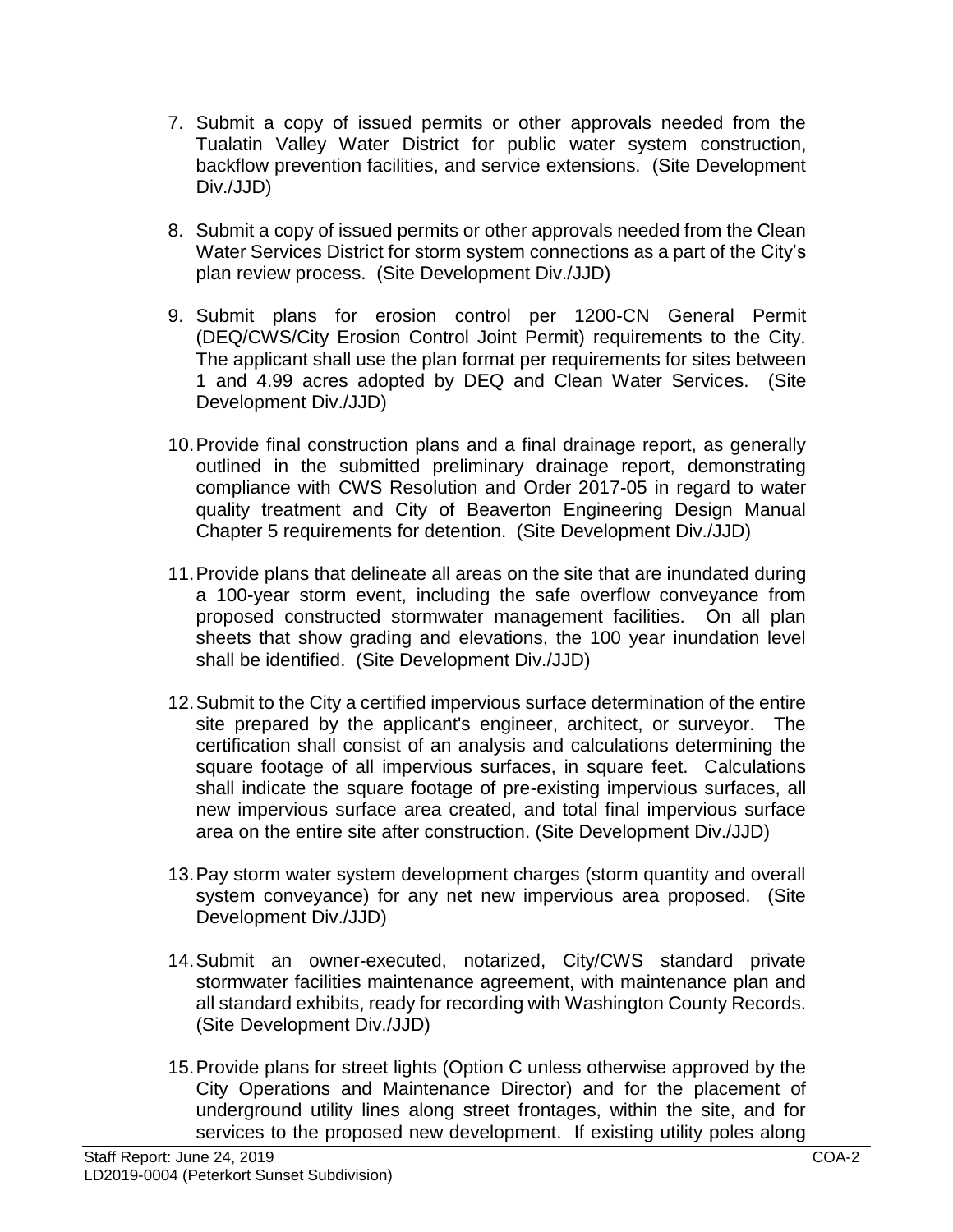existing street frontages must be moved to accommodate the proposed improvements, the affected lines must be either undergrounded or a fee in lieu of undergrounding paid per Section 60.65 of the Development Code. (Site Development Div./JJD)

- 16.The following shall be recorded with Washington County *(Contact John Kidd, Survey Division: 846-7932)*: (Washington County/NV)
	- a. Dedication of additional right-of-way to meet 51 feet from the centerline of SW Barnes Road, including adequate corner radius at the intersection with the new access.
- 17.Submit to Washington County Public Assurance Staff (503-846-3843): (Washington County/NV)
	- a. Completed "Design Option" form, Geotech/Pavement Report, and Engineer's Checklist (Appendix "E" of the County Road Standards).
	- b. \$10,000.00 Administration Deposit.
	- c. A copy of the City's Notice of Decision and the County's Letter dated May 23, 2019.
	- d. Provide evidence that the document under 16.a. has been recorded.
	- e. Preliminary certification of adequate sight distance for the access point to SW Barnes Road, in accordance with County Code, prepared and stamped by a registered professional engineer, as well as:
		- I. A detailed list of improvements necessary to produce adequate intersection sight distance (refer to the following webpage for sight distance certification submittal requirements).
	- f. Two (2) sets of engineering plans to County standards for construction of the following public improvements:
		- i. Right-in/Right-out only access with a minimum 150 foot deceleration lane on SW Barnes Road to County Standards.
		- ii. Construction of a 10 foot wide sidewalk with tree wells and continuous street lighting along the site's frontage of SW Barnes Road from Sunset Transit Center Drive to the proposed access. Existing curb and gutter will be required to be replaced if damaged or to permit the construction of the sidewalk.
		- iii. Replacement of existing street lights and poles to County standards.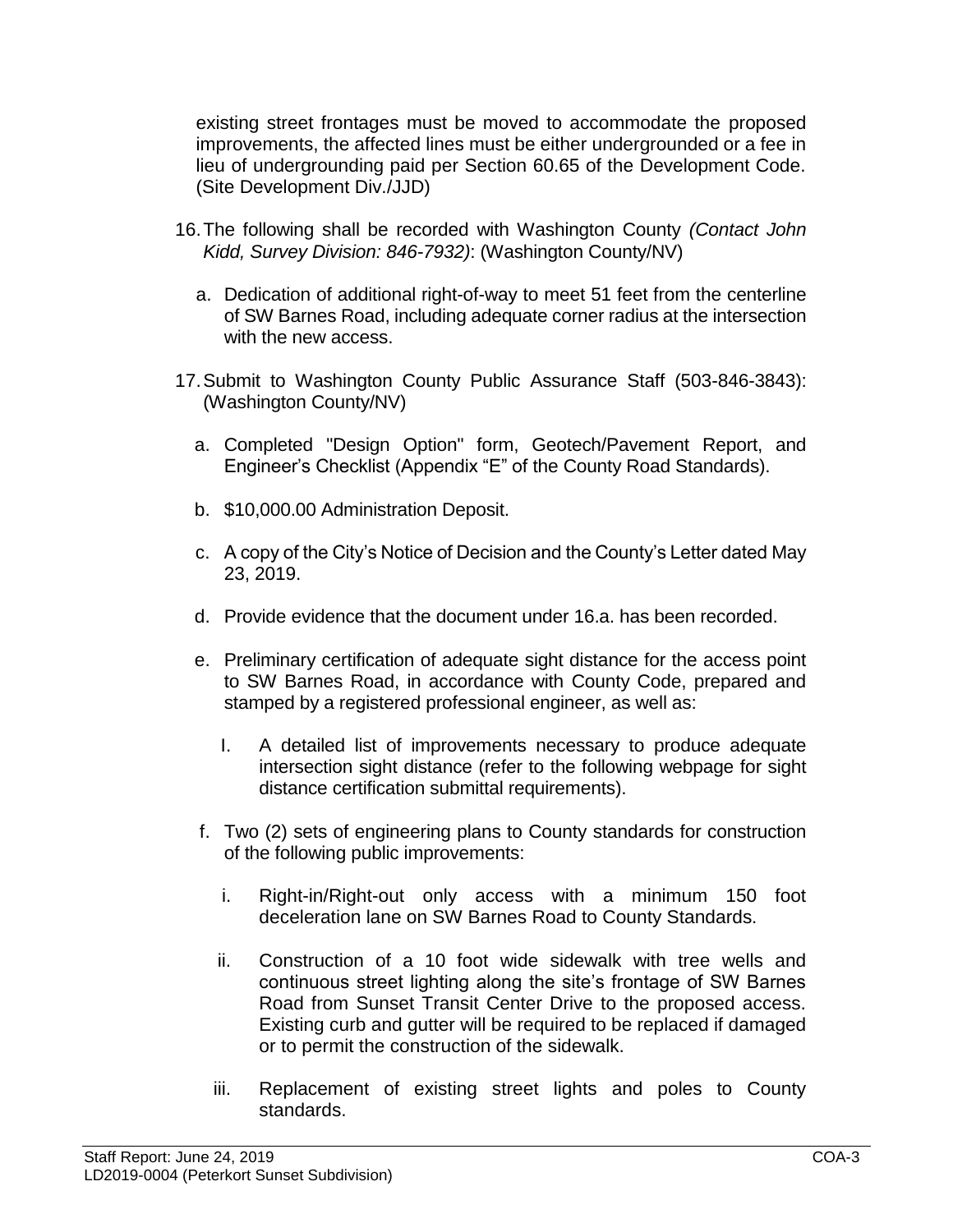- 18.Obtain a Washington County Facility Permit upon completion of the following: (Washington County/NV)
	- i. Engineering Division approval of plans and a financial assurance for the construction of the public improvements listed in conditions 17.f.
- 19.Provide written consent from TriMet for the use of the access road. If consent is not provided all access must be from SW Barnes Road. (Planning/JF)
- 20.An access restriction shall be recorded along the southeastern property lines of proposed lots 5 and 6 precluding connection to the internal TriMet access road in this location. (Planning / JF)
- 21.Prior to issuance of a site development permit for Phase 2, the application shall be issued an updated Facilities Permit from Washington County, or written documentation that none is required, addressing the additional two accesses to SW Barnes Road within Phase 2. (Planning / JF)

# **B. Prior to approval of the final plat the applicant shall:**

- 22. Have substantially completed the site development improvements as determined by the City Engineer. (Site Development Div./JJD)
- 23. Have verified to the satisfaction of the City Engineer that the location and width of all existing and proposed rights of way and easements are adequate; that each parcel and/or tract has proper access provisions; and that each parcel and tract has adequate public utility service provision/availability per adopted City standards and requirements. (Site Development Div./JJD/NP)
- 24. On-site easements and plat notes shall be as approved by the City Engineer for area encumbered and County Surveyor as to form and nomenclature. The applicant's engineer or surveyor shall verify all preexisting and proposed easements are of sufficient width to meet current City standards. (Site Development Div./JJD/NP)
- 25. Demonstrate that all lots meet ordinance standards for lot size, dimension and frontage, as approved. The final plat shall be fully dimensioned and indicate the square footage of each lot. (Planning / JF)
- 26. Provide written assurance to the Planning Division that each and every lot is buildable without variance under City Ordinances effective as of the date of preliminary plat approval. Tracts and other parcels not proposed for development shall also be listed with a statement of their purpose. (Planning / JF)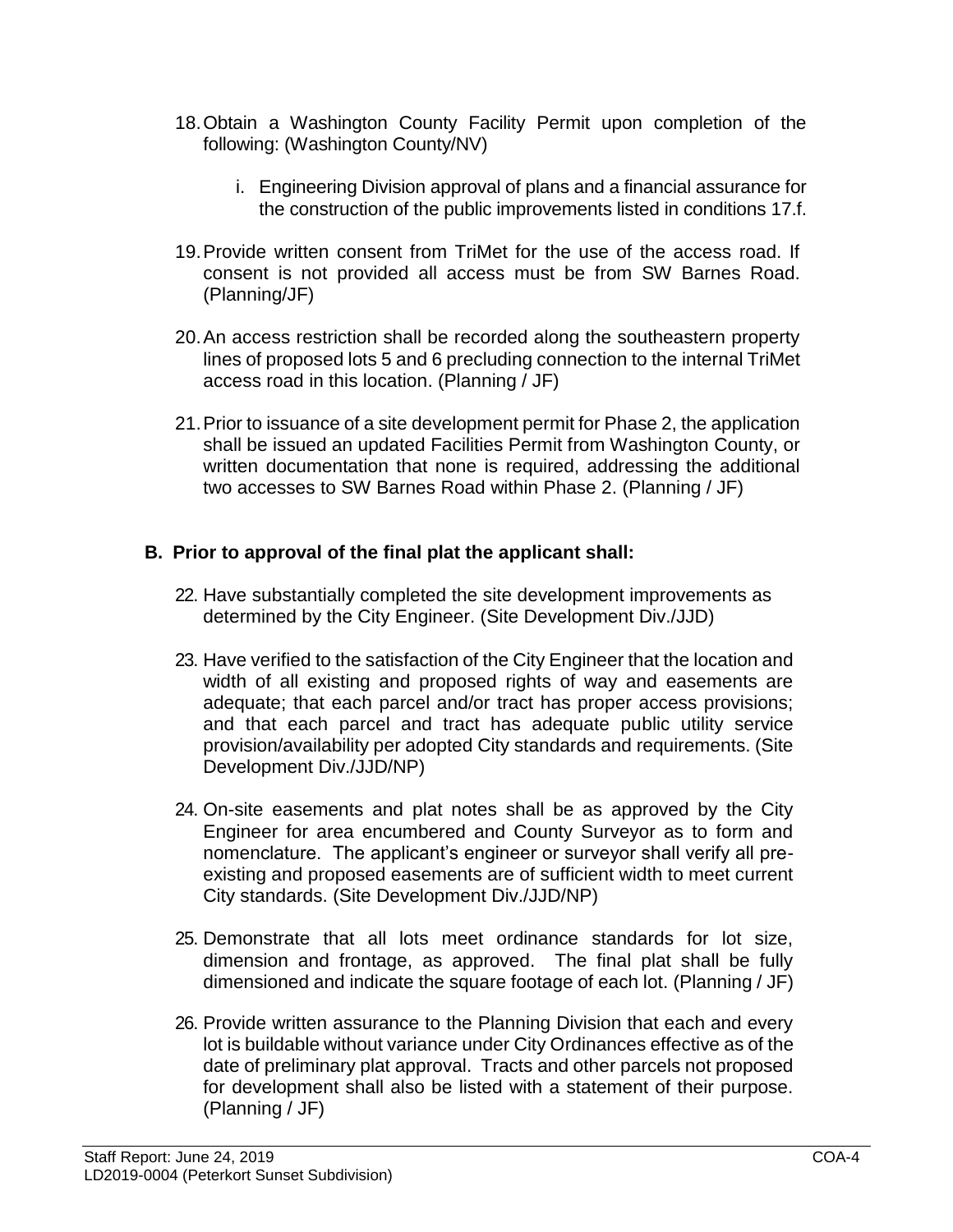- 27. Pay all City liens, taxes and assessments or apportion to individual lots. Any liens, taxes and assessments levied by Washington County shall be paid to them according to their procedures. (Planning / JF)
- 28. Submit a completed Land Division Agreement form to provide assurance that all the conditions of approval shall be met and that the development will be constructed in accordance with City requirements. (Planning / JF)
- 29. Submit a Final Land Division Application. In accordance with Section 50.90 of the Development Code, submittal of a complete final land division application shall be made within 2 years after preliminary plat approval, unless a time extension is approved. (Planning / JF)
- 30. Have placed underground all affected, applicable existing overhead utilities and any new utility service lines within the project and along any existing street frontage as determined at permit issuance. (Site Development Div./JJD)
- 31. Install or replace, to City specifications, all sidewalks which are missing, damaged, deteriorated, or removed by construction. (Site Development Div./JJD)
- 32. Obtain a Finaled Washington County Facility Permit, subject to completion of the following: (Washington County/NV)
	- i. The road improvements required on condition 17.f above shall be completed and accepted by Washington County.

# **C. Prior to release of performance security, the applicant shall:**

- 33. Have completed the site development improvements as determined by the City Engineer and met all outstanding conditions of approval as determined by the City Engineer and Planning Director. Additionally, the applicant and professional(s) of record shall have met all obligations under the City Standard Agreement to Construct Improvements and Retain Design Professional Registered in Oregon, as determined by the City Engineer. (Site Development Div./JJD)
- 34. If applicable, submit any required on-site easements, executed and ready for recording, to the City after approval by the City Engineer for area encumbered and City Attorney as to form. The applicant's engineer or surveyor shall verify all pre-existing and proposed easements are of sufficient width to meet City standards. (Site Development Div./JJD)
- 35. Provide a post-construction cleaning, system maintenance, and StormFilter recharge/replacement servicing report per manufacturer's